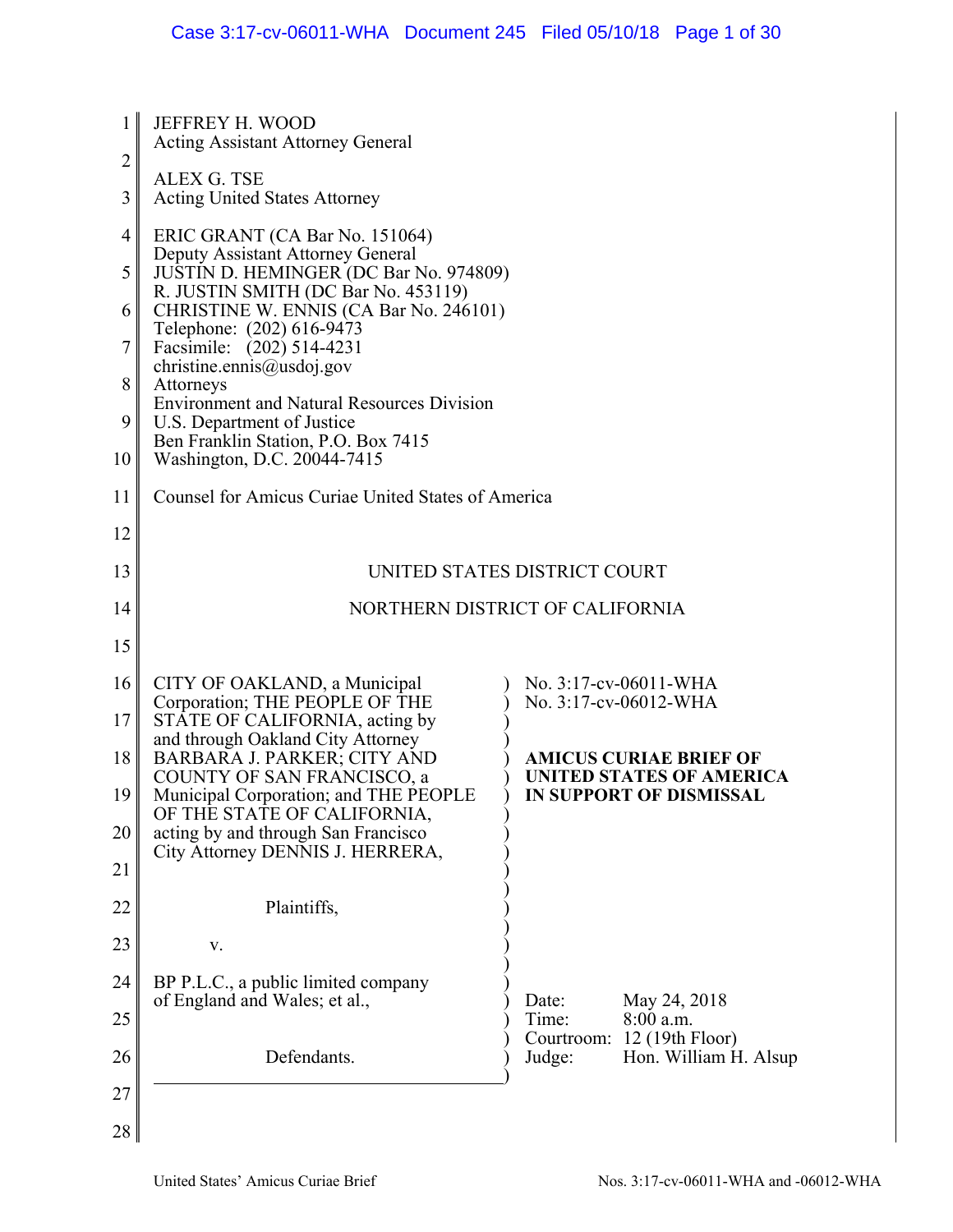| $\mathbf{1}$   | <b>TABLE OF CONTENTS</b>                                                                                                                            |      |
|----------------|-----------------------------------------------------------------------------------------------------------------------------------------------------|------|
| $\overline{2}$ |                                                                                                                                                     | Page |
| 3              |                                                                                                                                                     |      |
| 4              |                                                                                                                                                     |      |
| 5              |                                                                                                                                                     |      |
| 6              |                                                                                                                                                     |      |
| 7              |                                                                                                                                                     |      |
| 8              |                                                                                                                                                     |      |
| 9              | Ι.                                                                                                                                                  |      |
| 10             | II.<br>Federal statutory law displaces any federal common law public nuisance                                                                       |      |
| 11             | The Clean Air Act displaces the Cities' federal common law<br>A.                                                                                    |      |
| 12             |                                                                                                                                                     |      |
| 13             | <b>B.</b><br>The authorities and activities of Congress and the Executive<br>Branch relating to international climate change displace the Cities'   |      |
| 14             |                                                                                                                                                     |      |
| 15             | $C$ .<br>Federal statutes governing the production of fossil fuels on federal<br>lands and offshore displace the applicable portions of the Cities' |      |
| 16             |                                                                                                                                                     |      |
| 17             | The Cities' claims violate constitutional principles of separation of powers<br>III.                                                                |      |
| 18             |                                                                                                                                                     |      |
| 19             |                                                                                                                                                     |      |
| 20             |                                                                                                                                                     |      |
| 21             |                                                                                                                                                     |      |
| 22             |                                                                                                                                                     |      |
| 23             |                                                                                                                                                     |      |
| 24             |                                                                                                                                                     |      |
| 25             |                                                                                                                                                     |      |
| 26             |                                                                                                                                                     |      |
| 27             |                                                                                                                                                     |      |
| 28             |                                                                                                                                                     |      |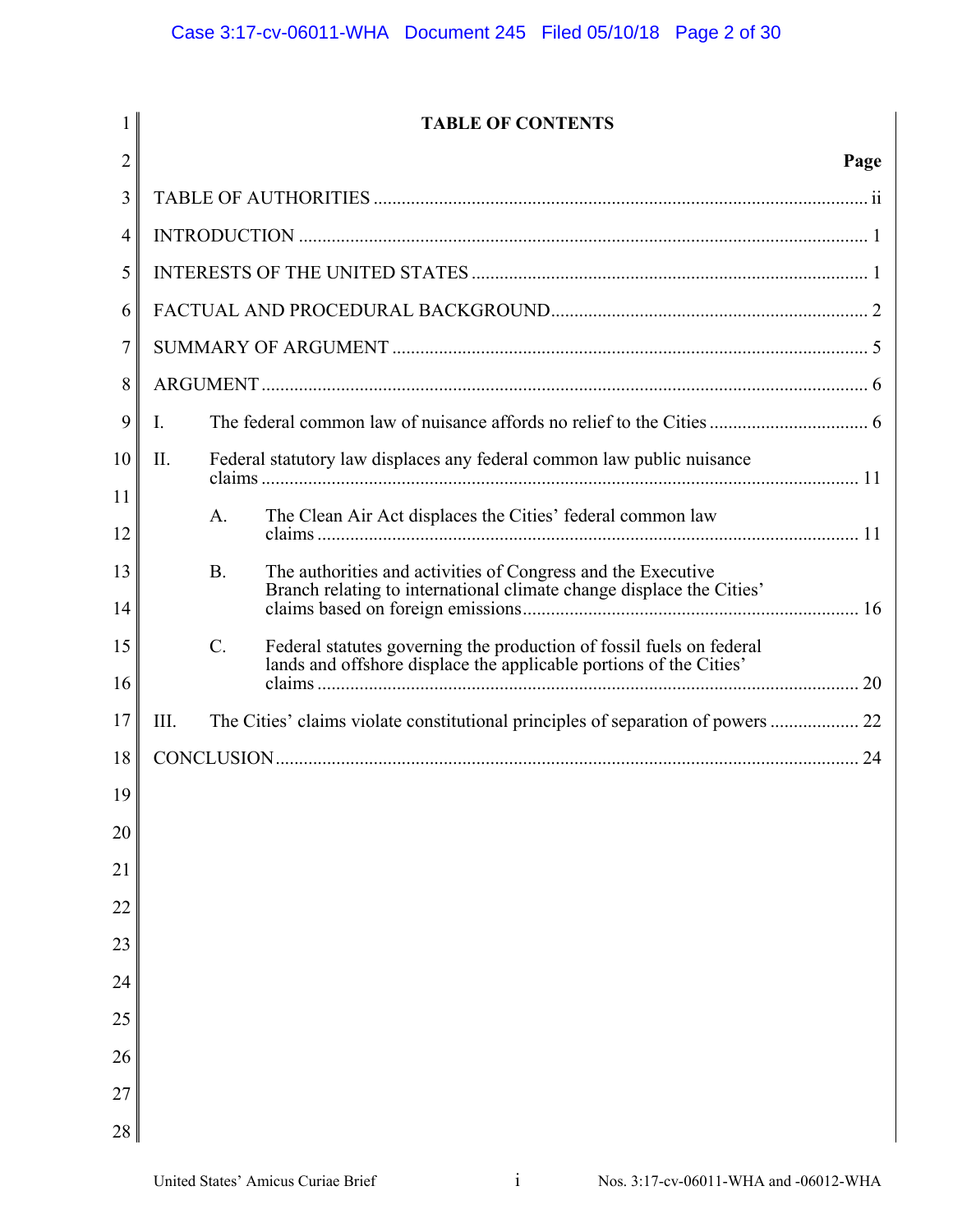|          | <b>TABLE OF AUTHORITIES</b>                                                 |
|----------|-----------------------------------------------------------------------------|
| 2        | Page                                                                        |
| 3        | Cases                                                                       |
| 4        | Alexander v. Sandoval,                                                      |
| 5<br>6   | Allen v. Wright,                                                            |
| 7        | American Electric Power Co. v. Connecticut,                                 |
| 8<br>9   | Barclays Bank PLC v. Franchise Tax Board,                                   |
| 10<br>11 | BMW of North America, Inc. v. Gore,                                         |
| 12       | Bush v. Lucas,                                                              |
| 13       | City of Milwaukee v. Illinois,                                              |
| 14<br>15 | Connecticut v. American Electric Power Co.,<br>582 F.3d 309 (2d Cir. 2009), |
| 16<br>17 | Correctional Services Corp. v. Malesko,                                     |
| 18<br>19 | Crosby v. National Foreign Trade Council,                                   |
| 20       | Georgia v. Tennessee Copper Co.,                                            |
| 21<br>22 | Gilligan v. Morgan,                                                         |
| 23       | Gulf Offshore Co. v. Mobil Oil Corp.,                                       |
| 24<br>25 | Healy v. Beer Institute, Inc.,                                              |
| 26       | Illinois v. City of Milwaukee,                                              |
| 27<br>28 | In re Debs,                                                                 |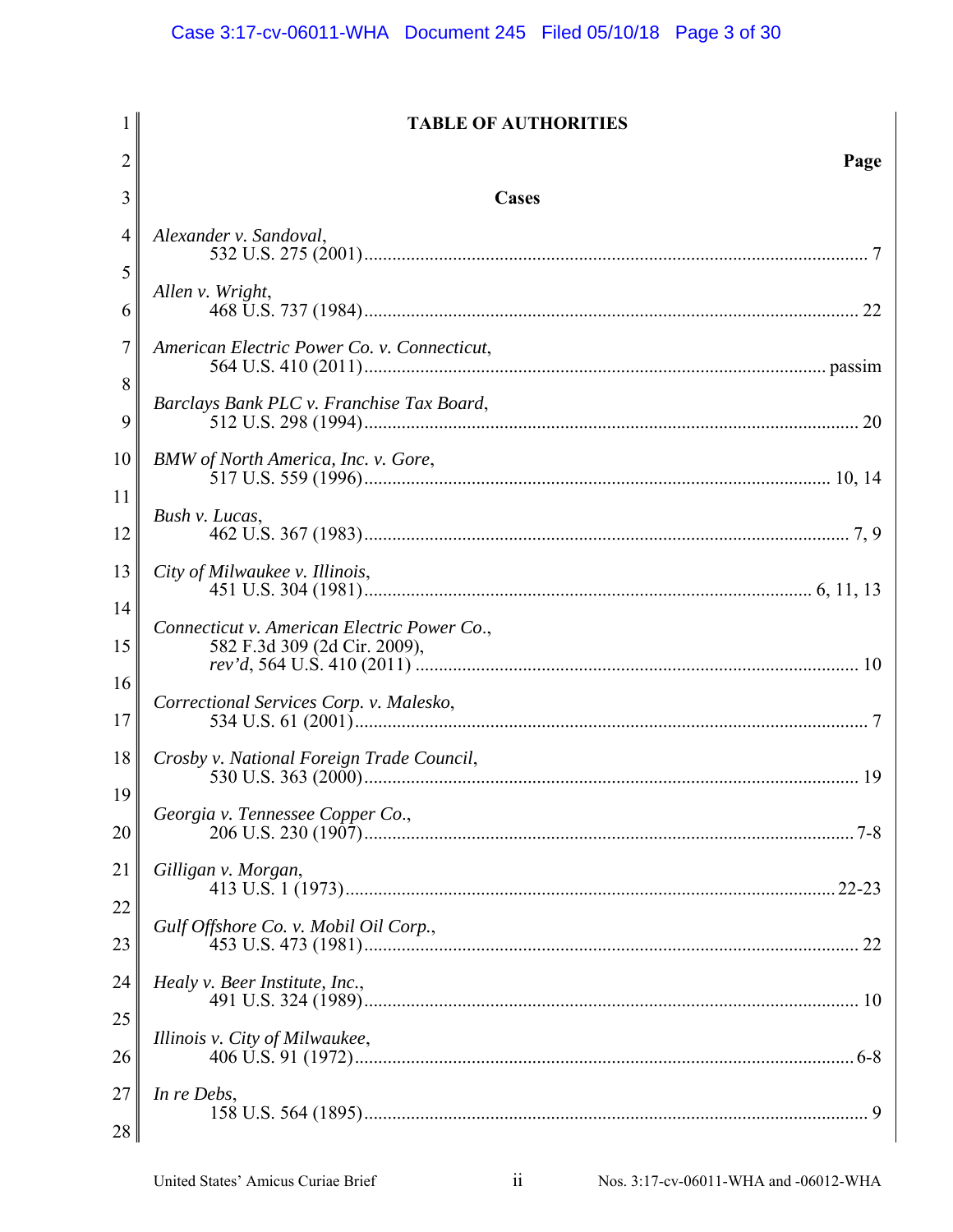| $\mathbf{1}$ | Page                                                |
|--------------|-----------------------------------------------------|
| 2            | In re Philippine National Bank,                     |
| 3<br>4       | International Paper Co. v. Ouellette,               |
| 5            | Japan Line, Ltd. v. County of Los Angeles,          |
| 6<br>7       | Jesner v. Arab Bank, PLC,                           |
| 8<br>9       | Kiobel v. Royal Dutch Petroleum Co.,                |
| 10           | Lujan v. National Wildlife Federation,              |
| 11           | Massachusetts v. EPA,                               |
| 12<br>13     | Michelin Tire Corp. v. Wages,                       |
| 14           | Middlesex County Sewerage Authority v. National Sea |
| 15<br>16     | Michigan v. U.S. Army Corps of Engineers,           |
| 17           | Mobil Oil Corp. v. Higginbotham,                    |
| 18<br>19     | Morrison v. Nat'l Australia Bank Ltd.,              |
| 20           | Native Village of Kivalina v. ExxonMobil Corp.,     |
| 21<br>22     | North Carolina v. TVA,                              |
| 23           | North Slope Borough v. Andrus,                      |
| 24<br>25     | Norton v. Southern Utah Wilderness Alliance,        |
| 26           | Ohio v. Wyandotte Chemicals Corp.,                  |
| 27<br>28     | Rowe v. New Hampshire Motor Transport Association,  |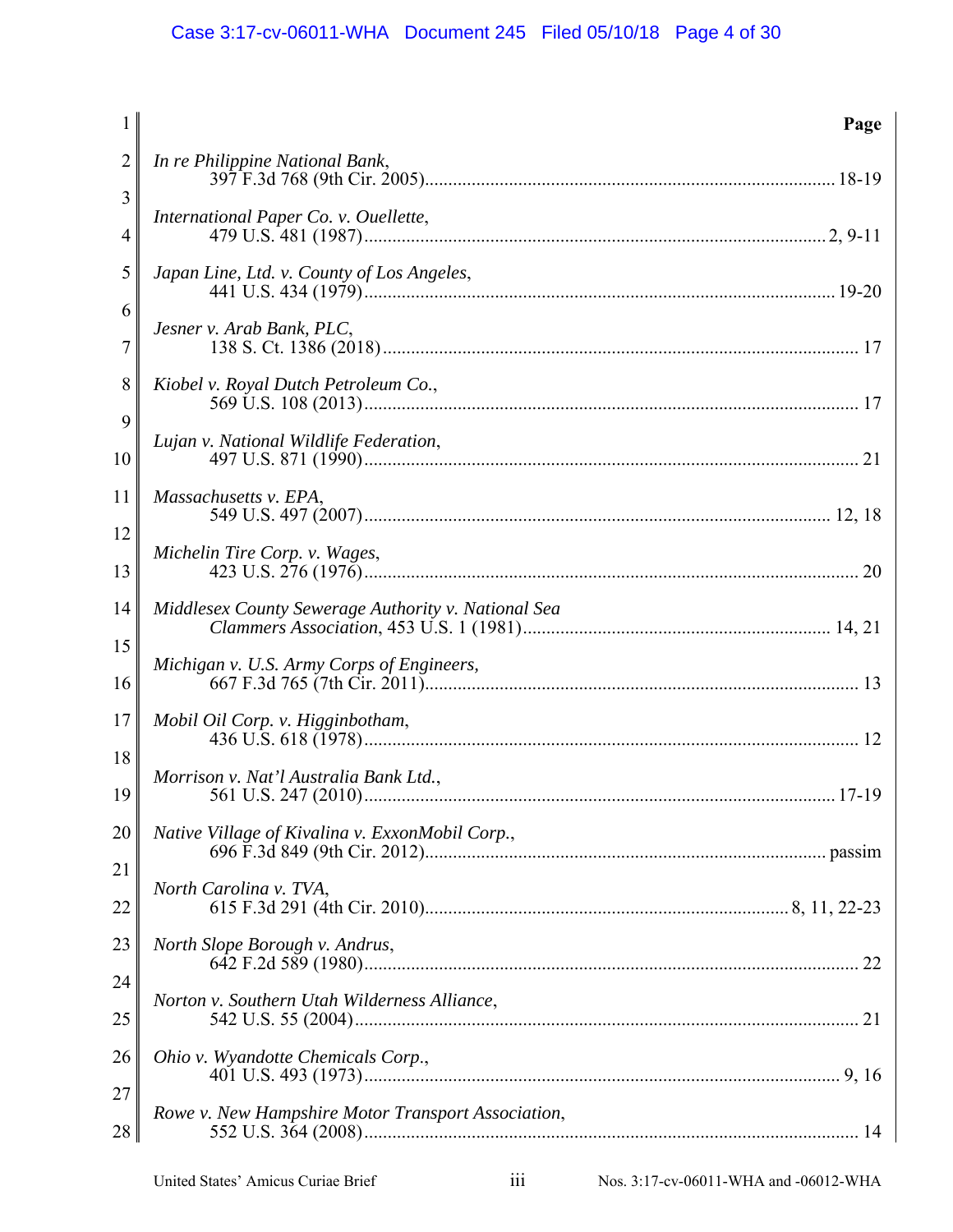| $\mathbf{1}$        | Page                                                        |
|---------------------|-------------------------------------------------------------|
| $\overline{2}$      | San Diego Building Trades Council v. Garmon,                |
| 3<br>$\overline{4}$ | Sosa v. Alvarez-Machain,                                    |
| 5                   | Texas Industries v. Radcliff Materials, Inc.,               |
| 6<br>$\overline{7}$ | United States v. Pink,                                      |
| 8                   | United States v. Standard Oil Co.,                          |
| 9<br>10             | Washington Environmental Council v. Bellon,                 |
| 11                  | Weinberger v. Romero-Barcelo,                               |
| 12                  |                                                             |
| 13                  | <b>Constitutional Provisions, Statutes, and Regulations</b> |
| 14                  |                                                             |
| 15                  |                                                             |
| 16                  |                                                             |
| 17                  |                                                             |
| 18                  |                                                             |
| 19                  |                                                             |
| 20                  |                                                             |
| 21                  |                                                             |
| 22                  |                                                             |
| 23                  |                                                             |
| 24                  |                                                             |
| 25                  |                                                             |
| 26                  |                                                             |
| 27                  |                                                             |
| 28                  |                                                             |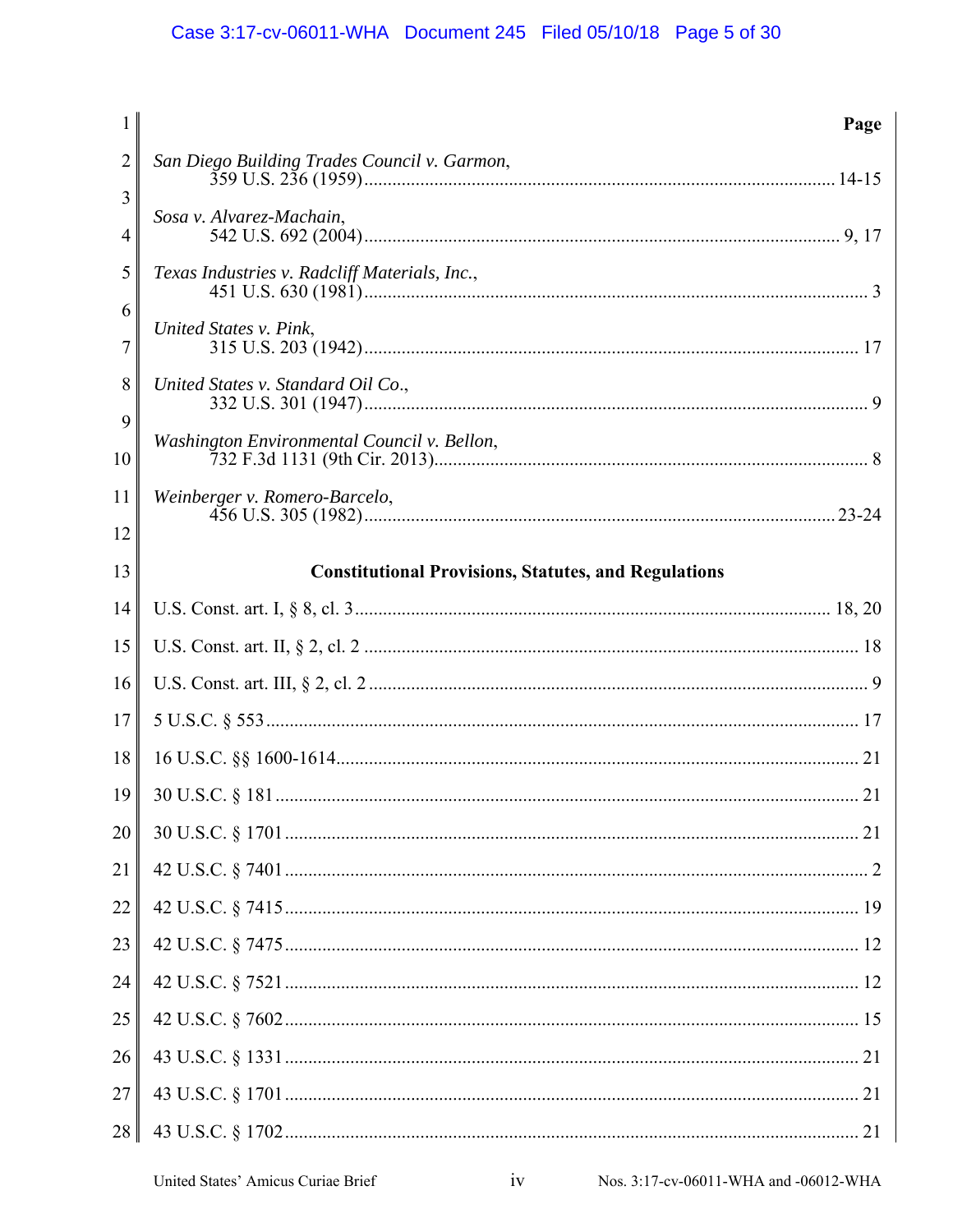| $\mathbf{1}$   | Page                                                                                                                                                                                                                        |
|----------------|-----------------------------------------------------------------------------------------------------------------------------------------------------------------------------------------------------------------------------|
| $\overline{2}$ | Global Climate Protection Act of 1987, Pub. L. No. 100-204,                                                                                                                                                                 |
| 3              |                                                                                                                                                                                                                             |
| $\overline{4}$ | <b>Federal Register Notices</b>                                                                                                                                                                                             |
| 5              |                                                                                                                                                                                                                             |
| 6              | Endangerment and Cause or Contribute Findings for Greenhouse Gases Under<br>Section 202(a) of the Clean Air Act, 74 Fed. Reg. 66,496 (Dec. 15, 2009) 12, 15-16                                                              |
| 7              | Prevention of Significant Deterioration and Title V Greenhouse Gas Tailoring                                                                                                                                                |
| 8              | 2017 and Later Model Year Light-Duty Vehicle Greenhouse Gas Emissions                                                                                                                                                       |
| 9              | and Corporate Average Fuel Economy Standards, 77 Fed. Reg. 62,624                                                                                                                                                           |
| 10             | Standards of Performance for Greenhouse Gas Emissions from New, Modified,                                                                                                                                                   |
| 11             | and Reconstructed Stationary Sources: Electric Utility Generating Units,                                                                                                                                                    |
| 12             | Carbon Pollution Emission Guidelines for Existing Stationary Sources: Electric                                                                                                                                              |
| 13             |                                                                                                                                                                                                                             |
| 14             | Finding that Greenhouse Gas Emissions from Aircraft Cause or Contribute to                                                                                                                                                  |
| 15             | Air Pollution That May Reasonably Be Anticipated to Endanger Public                                                                                                                                                         |
| 16<br>17       | Greenhouse Gas Emissions and Fuel Efficiency Standards for Medium- and<br>Heavy-Duty Engines and Vehicles-Phase 2, 81 Fed. Reg. 73,478                                                                                      |
| 18             | <b>Other Authorities</b>                                                                                                                                                                                                    |
| 19             | Presidential Executive Order on Promoting Energy Independence and                                                                                                                                                           |
| 20             |                                                                                                                                                                                                                             |
| 21             | Energy Information Administration, Petroleum & Other Liquids:<br>Exports, https://www.eia.gov/dnav/pet/                                                                                                                     |
| 22             | pet_move_exp_dc_NUSZ00_mbbl_m.htm (last visited Apr. 19, 2018)  16                                                                                                                                                          |
|                | Energy Information Administration, Petroleum & Other Liquids:                                                                                                                                                               |
| 23             | Product Supplied, https://www.eia.gov/dnav/pet/                                                                                                                                                                             |
| 24             | Energy Information Administration, Petroleum & Other Liquids: U.S. Imports                                                                                                                                                  |
| 25             | by Country of Origin, https://www.eia.gov/dnav/pet/pet move impcus                                                                                                                                                          |
| 26             |                                                                                                                                                                                                                             |
| 27             | Energy Information Administration, Sales of Fossil Fuels Produced from<br>Federal and Indian Lands, FY 2003 through FY 2014 (July 2015), https://<br>www.eia.gov/analysis/requests/federallands/pdf/eiafederallandsales.pdf |
| 28             | 20                                                                                                                                                                                                                          |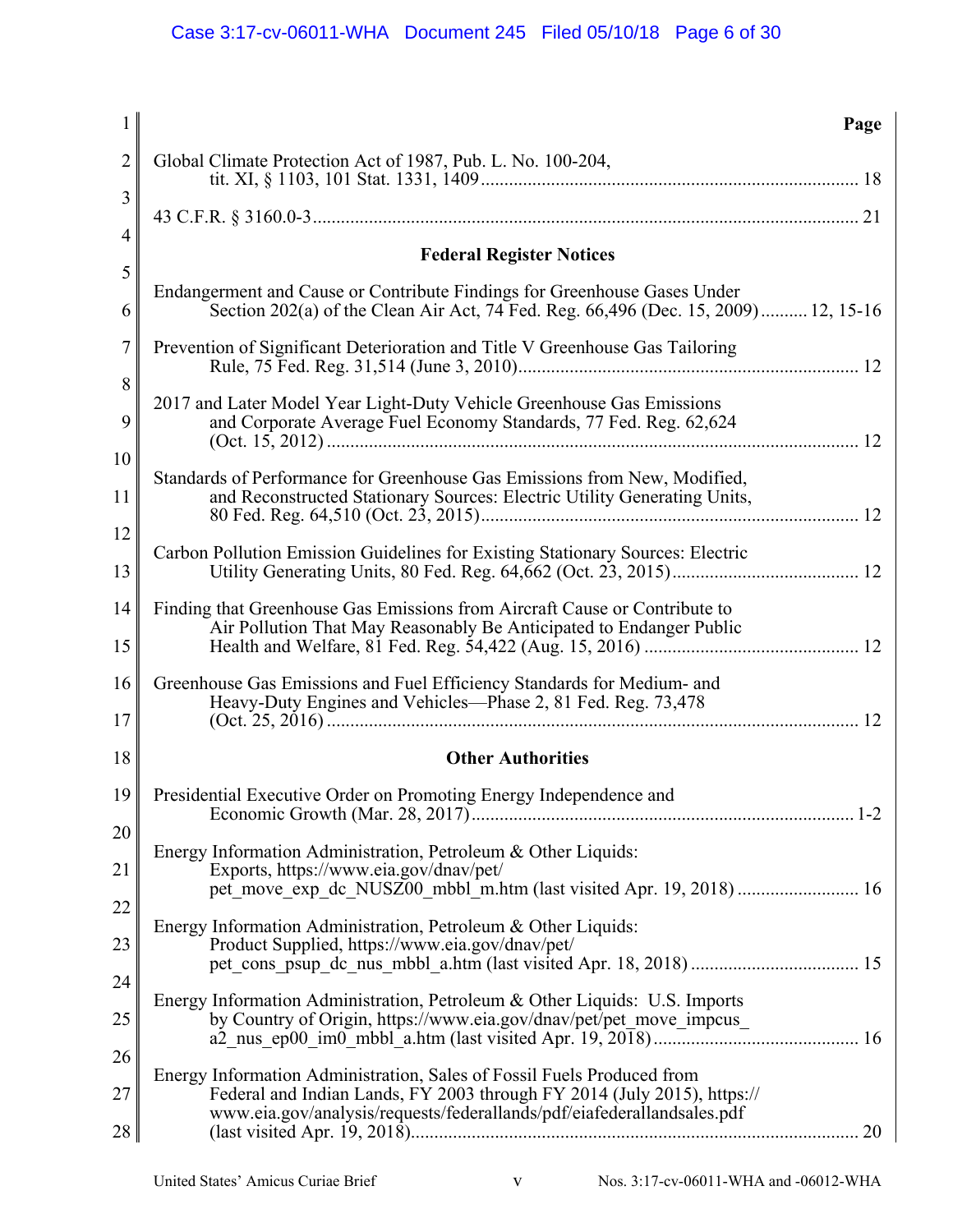1

### **INTRODUCTION**

2 3 4 5 6 7 8 9 10 11 12 13 14 15 16 17 18 The impact of human activity on climate change raises complex scientific questions and implicates sensitive national and foreign policy judgments with vast economic, legal, and social consequences. As the Supreme Court recognized in *American Electric Power Co. v. Connecticut*, 564 U.S. 410 (2011) (*AEP*), the United States government has grappled with the issue of climate change for many years, both domestically and internationally. In *AEP*, the Supreme Court dismissed federal common law claims asserted against power companies for greenhouse gas emissions because Congress gave the Executive Branch statutory authority to address those emissions. In the present case, the Cities of Oakland and San Francisco seek to recover costs for combating the alleged effects of sea-level rise and other climate change-related impacts. They have sued five fossil-fuel producing companies, alleging that Defendants created a "public nuisance" under federal and state common law by selling fossil-fuel products that, when combusted, create greenhouse gas emissions that contribute to climate change. The Cities ask this Court to fashion a new judicial remedy to address the claimed nuisance of sea-level rise caused by emissions from the combustion of fossil-fuel products produced and sold by Defendants. The Cities' approach is novel, but their goal is not: by suing defendants that sell fossil fuels, rather than defendants that use them for combustion to create energy, the Cities hope to avoid the fate of the plaintiffs in *AEP*, while seeking the same goal through the same theory.

19 20 21 At the Court's invitation, the United States now offers its view as amicus curiae that this case should be dismissed because federal common law affords no relief to the Cities, because any such federal common law claim the Cities have is displaced, or because the case is not justiciable.

22

#### **INTERESTS OF THE UNITED STATES**

23 24 25 26 27 28 The United States has significant interests implicated by this case, which has the potential to shape and influence broader policy questions concerning domestic and international energy production and use. The United States has strong economic and national security interests in promoting the development of fossil fuels, among other energy resources. As a recent Executive Order states: "It is in the national interest to promote clean and safe development of our Nation's vast energy resources." Presidential Executive Order on Promoting Energy Independence and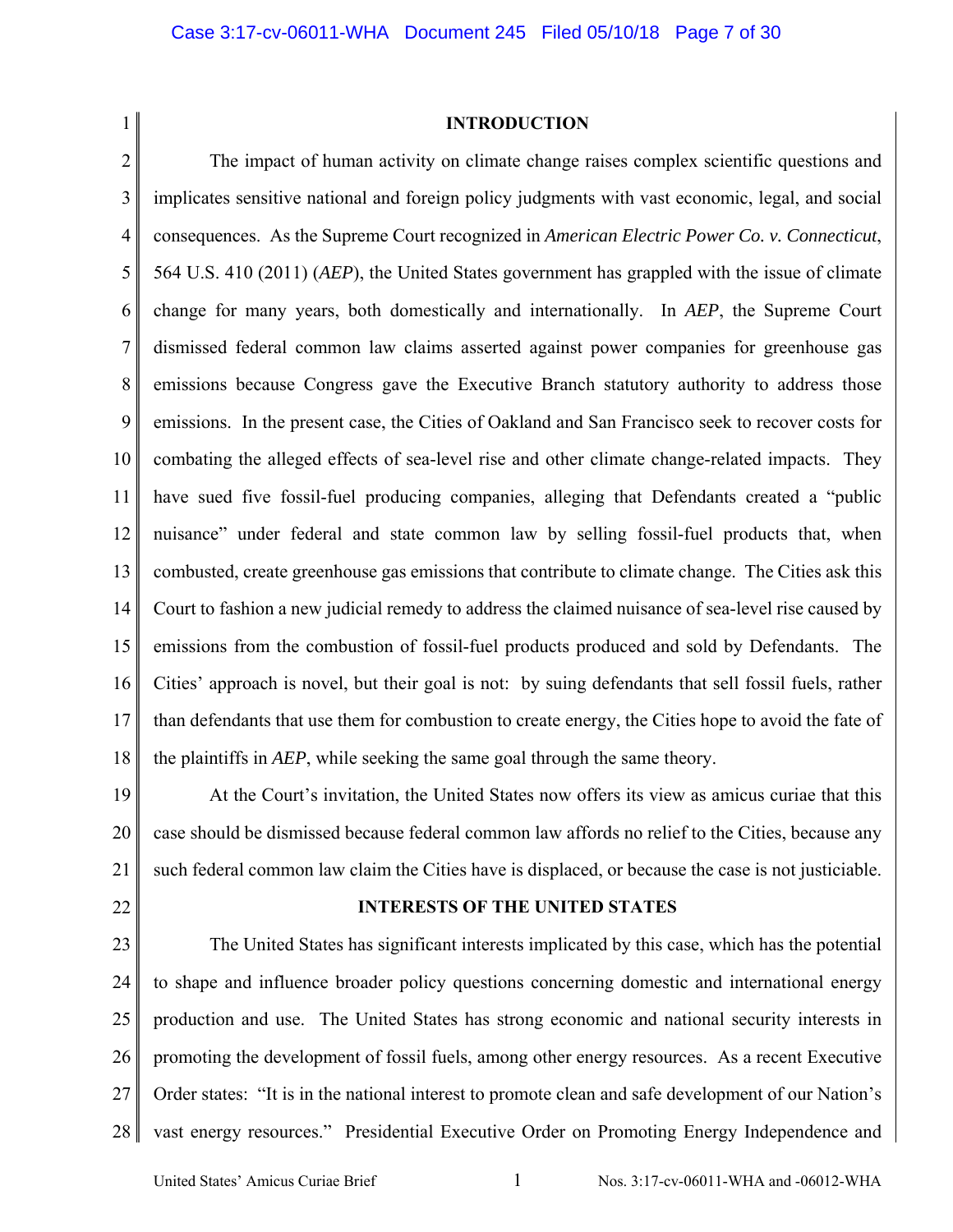# Case 3:17-cv-06011-WHA Document 245 Filed 05/10/18 Page 8 of 30

1 2 Economic Growth, Section 1(a) (Mar. 28, 2017) (explaining that "the prudent development of these natural resources is essential to ensuring the Nation's geopolitical security").

3 4 5 6 7 8 9 10 11 12 13 14 This case also has the potential to interfere with the United States' ongoing attempts to address the impacts of climate change, both domestically and internationally. Domestically, the United States has the principal responsibility for implementing and enforcing the Clean Air Act, 42 U.S.C. § 7401 et seq., which provides the Executive Branch with authority to respond to climate-change effects by regulating greenhouse gas emissions. The United States Environmental Protection Agency (EPA) has primary responsibility for administering programs under the Act, including those that affect greenhouse gas emissions. Internationally, the United States is a party to the Paris Agreement on climate change but is also in the process of withdrawing from that agreement—issues that raise important and complex questions of diplomacy and foreign affairs. By suggesting a judicial remedy for climate change divorced from any statutory construct, this case has the potential to lead the judiciary to improperly disrupt and interfere with the proper roles, responsibilities, and ongoing work of the Executive Branch and Congress in this area.

15

# **FACTUAL AND PROCEDURAL BACKGROUND**

16 17 18 19 20 21 22 23  **Removal and Order Denying Remand.** On October 20, 2017, Defendants removed these cases to federal court, where they were designated as related. ECF No.  $1<sup>1</sup>$  On November 20, the Cities moved to remand, arguing that the federal common law of nuisance did not exist for their claims, which assertedly challenged Defendants' deception in the sale and production of fossil fuels rather than challenging emissions released by consumers.<sup>2</sup> ECF No. 81, at 2-3. As further evidence that no such claim exists, the Cities argued that no such claim could be squared with the Supreme Court's decision in *International Paper Co. v. Ouellette*, 479 U.S. 481 (1987), which required interstate emissions to be prosecuted under the law of the source state. *Id*. at 3.

24

<sup>25</sup> 26 <sup>1</sup> Our review has not indicated any material differences between the First Amended Complaints in the related cases brought by Oakland and San Francisco, and so this brief will refer only to Oakland's complaint and other filings in Case No. 3:17-cv-06011-WHA.

<sup>27</sup> 28  $2$  The Cities have since amended their complaints, adding new claims under the federal common law of nuisance, among other changes. *See* First Amended Complaint, ECF No. 199, ¶¶ 143-48; Plaintiffs' Response, ECF No. 202 (summarizing changes).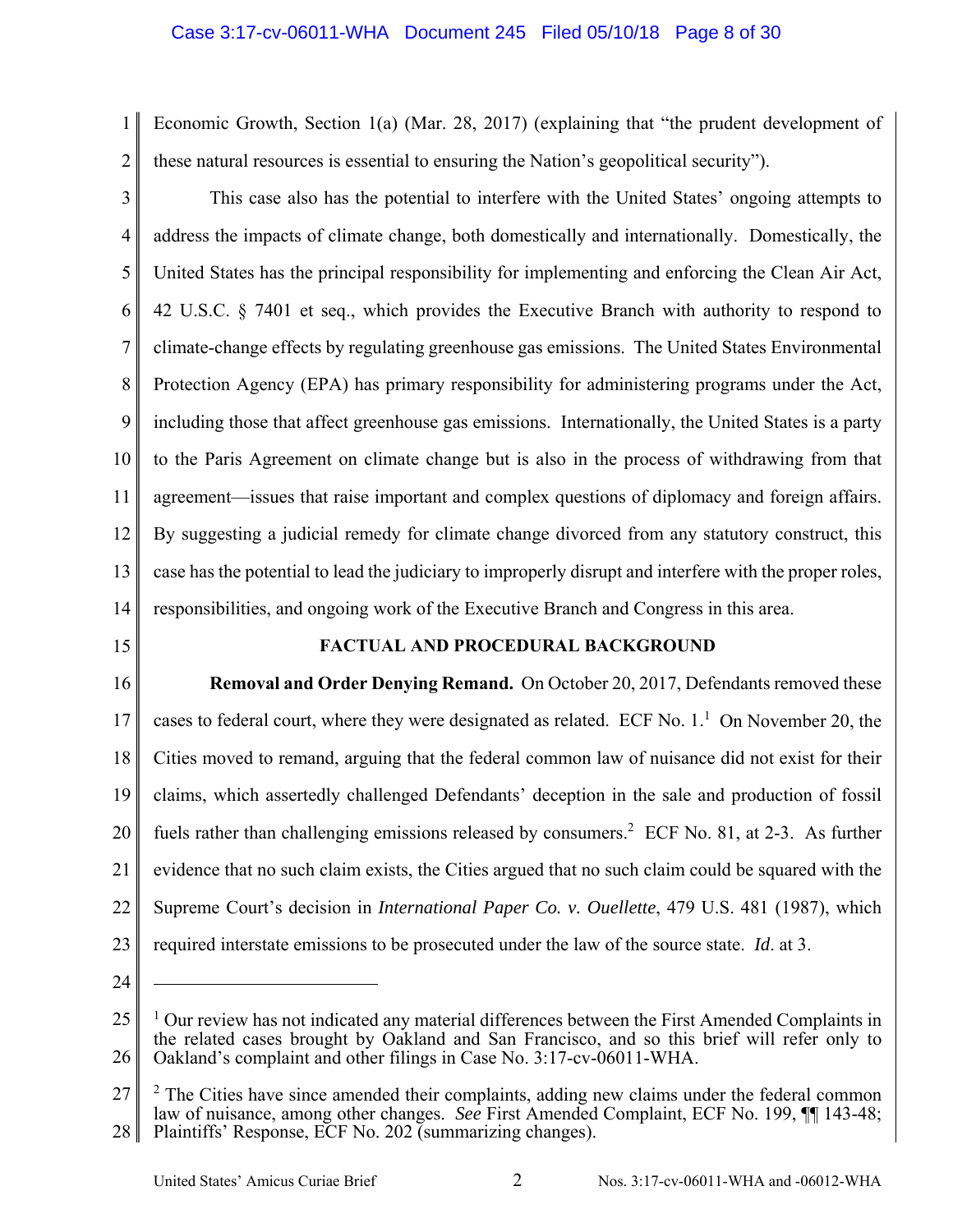## Case 3:17-cv-06011-WHA Document 245 Filed 05/10/18 Page 9 of 30

1 2 3 4 5 6 7 8 Defendants opposed remand. Relying on the Supreme Court's consideration of such claims in *AEP* and the Ninth Circuit's later consideration in *Native Village of Kivalina v. ExxonMobil Corp.*, 696 F.3d 849 (9th Cir. 2012), Defendants argued that the Cities were limited to pursuing a claim under the federal common law of nuisance. Defendants' Joint Opposition, ECF No. 89, at 2-3. Defendants further argued that, in light of *AEP*'s holding that similar claims were displaced by the Clean Air Act, the Cities could not state a claim at all. *Id*. at 10-11. According to Defendants, the Cities' claims were indistinguishable from those brought in *AEP* because they, too, "hinge on the collective effect of worldwide emissions." *Id*. at 11.

9 10 11 12 13 14 15 16 On February 27, 2018, the Court denied the motion to remand. Order Denying Remand, ECF No. 134. The Court held that the Cities' claims, although pled under state law, actually sounded in federal common law for two reasons. First, the Court observed that the problem involves interstate air pollution, which is an area appropriate for the development of a federal rule of decision because it constitutes a "uniquely federal interest." *Id*. at 3 (quoting *Texas Industries v. Radcliff Materials, Inc.*, 451 U.S. 630, 640 (1981)). Second, the Court observed that resolving questions of liability for the effects of climate change requires both a "uniform standard" and the "comprehensive view" offered by federal courts. *Id*. at 4-5.

17 18 19 20 21 22 23 24 After deciding that the claims belong in federal court, the Court concluded that the Cities' public nuisance claims under federal common law were not displaced by the Clean Air Act. In contrast to the claims before the Supreme Court in *AEP*, the Court held that the issue presented by the Cities was not the domestic *emissions* of greenhouse gases. Rather, the Cities' claims focused on the *production and sale* of fossil fuels, not their combustion. *Id*. at 6. The Court determined that the Cities had targeted conduct that was extraterritorial and "out of the EPA and Clean Air Act's reach," and the Court held that the Clean Air Act is an insufficient legislative solution to the nuisance to displace the Cities' federal common law claims. *Id*. at 7.

- 25 26  **The Court's Amicus Invitation to the United States.** On March 1, 2018, in a scheduling order regarding motions to dismiss, the Court invited the United States to
- 27 28 read the complaints, motions to dismiss, and oppositions and to submit an amicus brief on the question of whether (and the extent to which) federal common law should afford relief of the type requested by the complaints.

United States' Amicus Curiae Brief 3 Nos. 3:17-cv-06011-WHA and -06012-WHA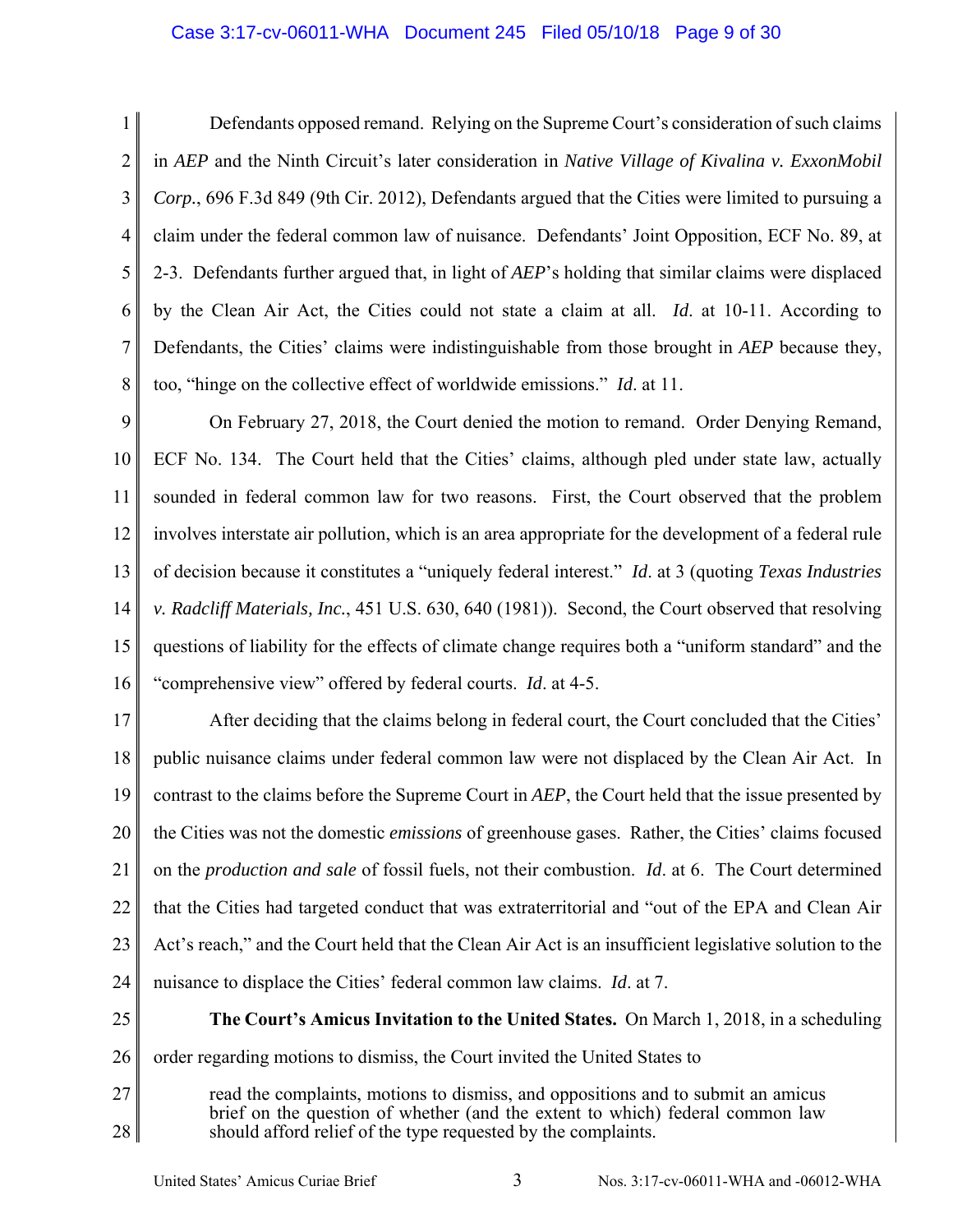1 2 Order Setting Deadline, ECF No. 136. The Court first requested the amicus brief by April 20 but later extended that deadline to May 10.

3

4 5 6 7 8 9 10  **Other Similar Proceedings.** The United States is aware of several similar cases that raise questions closely related to those under consideration by this Court. Since July 2017, ten other municipalities have filed actions alleging that various fossil-fuel producing companies (including each of Defendants here) have violated state public nuisance laws. Two of these actions are currently being litigated in federal court and one in state court. One of these is a diversity action in the United States District Court for the Southern District of New York. *See City of New York v. BP P.L.C.*, 1:18-cv-00182 (Keenan, J.). In *City of New York*, briefing on the defendants' motion to dismiss closed on May 4, 2018.

11 12 13 14 15 16 17 18 19 20 21 22 23 In addition, six other actions by California cities and counties were removed from various California state courts to a separate proceeding that is also pending in the Northern District of California. *See County of San Mateo v. Chevron Corp.*, No. 3:17-cv-04929-VC (removed Aug. 24, 2017) (Chhabria, J.). In *County of San Mateo*, the court has remanded the plaintiffs' claims to state court. Order Granting Remand, ECF No. 223 (Mar. 16, 2018). Having concluded that plaintiffs' claims would be displaced by the Clean Air Act pursuant to *AEP*, the court in *County of San Mateo* ruled that no federal common law claim remained to justify removal. *Id*. at 1-2. In response to the argument that the plaintiffs' claims concerned the production and sale of fossil fuels as opposed to their combustion, the court opined that *AEP* "did not confine its holding about the displacement of federal common law to particular sources of emissions." *Id*. at 2. Defendants (and additional companies who are sued in *County of San Mateo*) have appealed the order, *see*  Defendants' Notice of Appeal, ECF No. 232 (Mar. 26, 2018), and the court has stayed remand pending that appeal, *see* Order Granting Stay, ECF No. 240 (Apr. 9, 2018).

24 25 26 27 Most recently, three municipalities filed a similar action in Colorado state court. *See Board of County Commissioners of Boulder County v. Suncor Energy (U.S.A)., Inc.*, 2018CV030349, (Colo. D. Ct. filed Apr. 18, 2018) (alleging claims on behalf of Boulder and San Miguel Counties and the City of Boulder).

28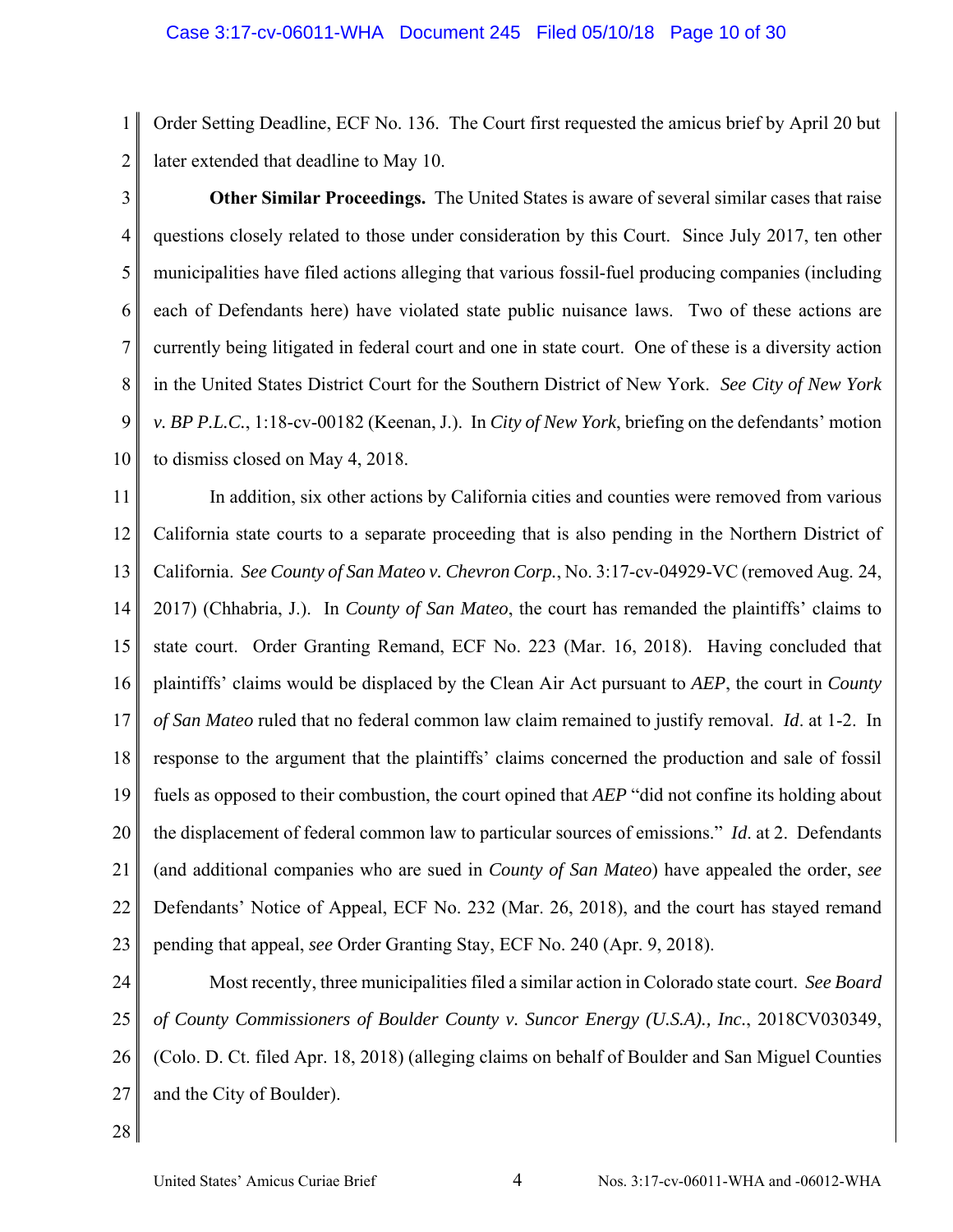1 2

#### **SUMMARY OF ARGUMENT**

3 4 5 The Court invited the United States to file an amicus brief addressing "whether (and the extent to which) federal common law should afford relief of the type requested by the complaints." Order, ECF No. 136. Because the Court's invitation references federal common law, the United States has focused on the Cities' federal common law claims. We make three points.

6 7 8 9 10 11 12 13 14 15  **Argument Point I.** This Court has determined that this case is governed by federal common law. But recognition of a remedy under the federal common law of public nuisance in this context implicates critical policy judgments best made in the first instance by Congress. Judicial creation of a novel remedy with no statutory basis is even more problematic here, where the parties involved are individual cities rather than states. In *AEP*, the Supreme Court expressly reserved the question of whether federal common law would afford relief; falling within *AEP*'s shadow, this case likewise calls for a cautious approach. That is not to suggest that the Cities' state law claim is a better vehicle for seeking to address the alleged effects of climate change. If federal common law is a poor fit, then state law is even less suited to address the international scope of the climate change problem.

16 17 18 19 20 21 22 23 24 25 26 27  **Argument Point II.** Any federal common law claim that might exist is displaced. Although the Cities cast their allegations in terms of the *production* of fossil fuels, their claim of injury is legally and factually tenable only to the extent that it is predicated on *emissions* of greenhouse gases from the combustion of fossil fuels. Through the Clean Air Act, Congress has directly addressed the issue of climate change by granting authority to address greenhouse gas emissions under federal law to the Executive Branch, thereby displacing any remedy that this Court might otherwise create. *AEP*, 564 U.S. at 424; *Kivalina*, 696 F.3d at 856-58. That Congress and the Executive Branch also have authority over foreign relations, including the power to negotiate with other nations to address climate change on a global scale, provides further reason to dismiss the Cities' claims as unsuited to adjudication under federal common law. Federal statutes authorizing the production of fossil fuels on federal public lands also counsel in favor of concluding that any federal common law remedy in this case has been displaced.

28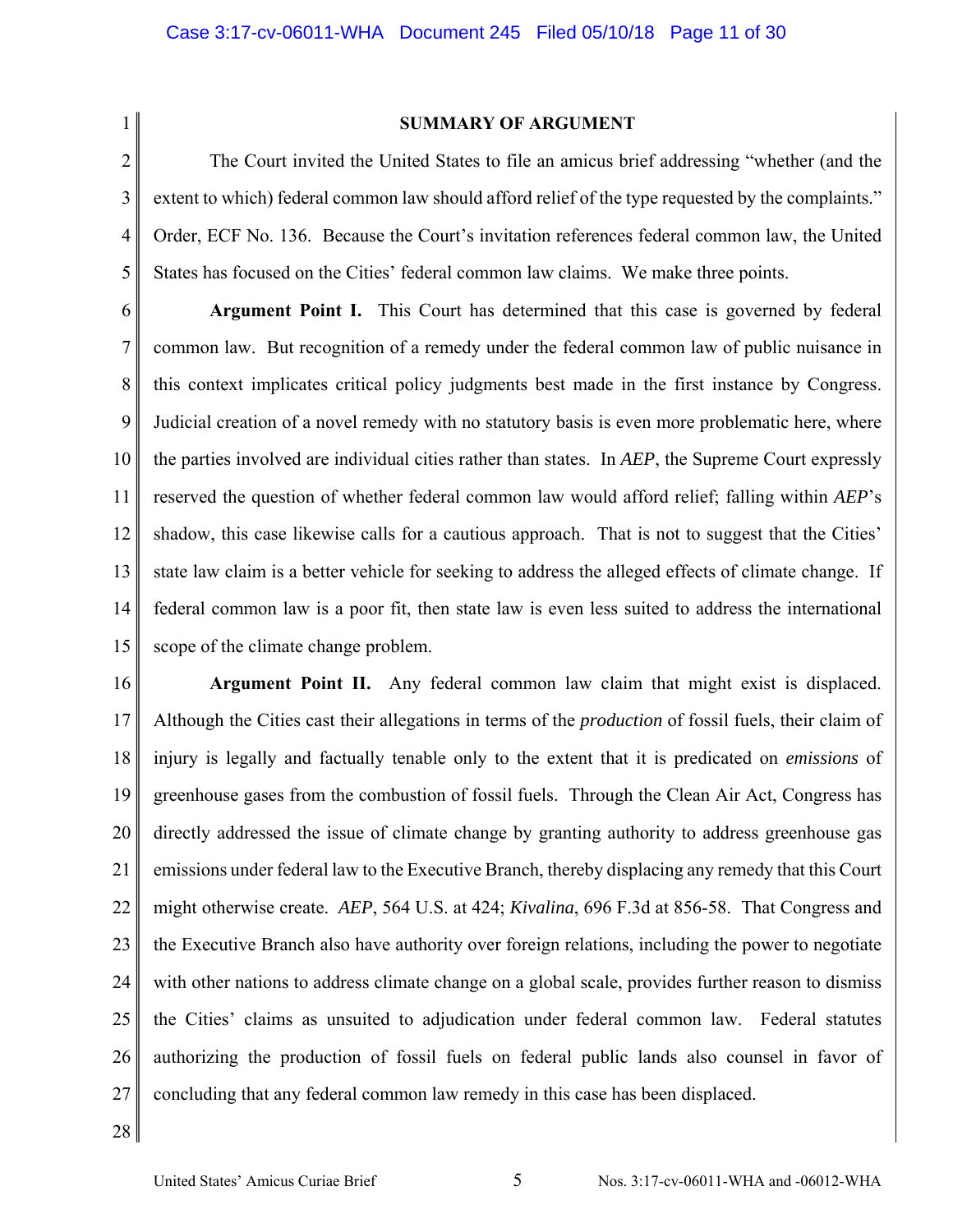### Case 3:17-cv-06011-WHA Document 245 Filed 05/10/18 Page 12 of 30

1 2 3 4 5 6 7 8 9 10 **Argument Point III.** The Cities' claims should in the alternative be dismissed because they violate constitutional separation of powers principles and because they are non-justiciable. Virtually every individual, organization, company, and government across the globe emits greenhouse gases. If these Cities may properly allege injuries from climate change, then so can every person on the planet. Federal courts are poorly equipped to handle this multitude of cases and the associated complex scientific, economic, and technical issues. Nor should courts be the institutions to resolve the policy questions raised by such cases. Moreover, balancing the Nation's energy needs and economic interests against the risks posed by climate change should be left to the political branches of the federal government in the first instance. This Court should dismiss the Cities' claims in their entirety on this alternative basis.

- 11
- 12

### **ARGUMENT**

#### **I. The federal common law of nuisance affords no relief to the Cities.**

13 14 15 16 17 18 19 20 The United States recognizes that the Court already has ruled that this case is governed by federal common law. Order Denying Remand, ECF No. 134, at 3-5. The United States agrees with the Court's underlying reasoning that if a common law tort remedy to address problems posed by climate change does exist, then it should be governed by *federal* law, not state law. *Id*. at 4-5. But as the Supreme Court cautioned in *AEP*: "Recognition that a subject is meet for federal law governance, however, does not necessarily mean that federal *courts* should create the controlling law." 564 U.S. at 421 (emphasis added). In the United States' view, any judicial relief of the type that the Cities seek to pursue should be authorized—if at all—by Congress.

21 22 23 24 25 26 27 28 To be sure, the Supreme Court has identified limited situations in which states may bring actions under the federal common law of nuisance to redress interstate environmental harms*. Illinois v. City of Milwaukee*, 406 U.S. 91 (1972) (*Milwaukee I*). In the *Milwaukee* litigation itself, however, the Supreme Court ultimately found that the federal common law remedy previously identified by the Court in 1972 had been displaced by the enactment of the Clean Water Act later that year. *City of Milwaukee v. Illinois*, 451 U.S. 304, 317 (1981) (*Milwaukee II*). And since deciding *Milwaukee II* in 1981, the Court has not recognized a federal common law of nuisance claim in any context.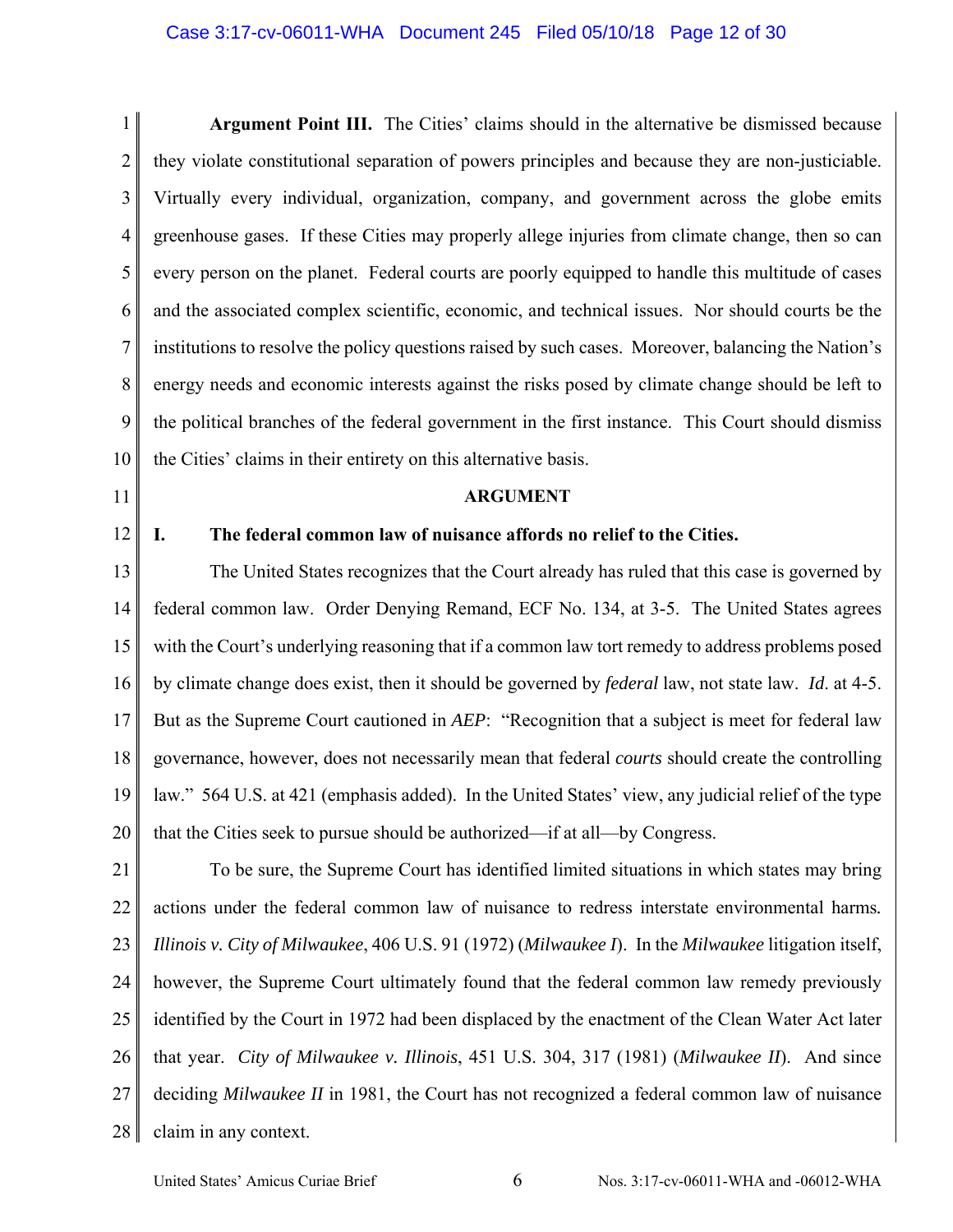### Case 3:17-cv-06011-WHA Document 245 Filed 05/10/18 Page 13 of 30

1 2 3 4 5 6 7 8 9 10 11 12 13 14 15 16 17 Moreover, in the past several decades, the Supreme Court has stressed that it is Congress's prerogative to create federal remedies expressly by statute, and that federal courts accordingly will rarely recognize implied or non-statutory rights to sue. *See*, *e.g.*, *AEP*, 564 U.S. at 422 (stating that "the Court remains mindful that it does not have creative power akin to that vested in Congress"); *Correctional Services Corp. v. Malesko*, 534 U.S. 61, 75 (2001) (Scalia, J., concurring) (observing that the judicially fashioned *Bivens* action "is a relic of the heady days in which this Court assumed common-law powers to create causes of action"); *Alexander v. Sandoval*, 532 U.S. 275 (2001) (declining to recognize a private cause of action under Title VI of the Civil Rights Act); *Bush v. Lucas*, 462 U.S. 367, 388-90 (1983) ("The question is not what remedy the court should provide for a wrong that would otherwise go unredressed. It is whether an elaborate remedial system that has been constructed step by step, with careful attention to conflicting policy considerations, should be augmented by the creation of a new judicial remedy for the constitutional violation at issue."). More recently, in *AEP*, the Supreme Court expressly left open two issues: (1) whether federal common law claims are available to redress climaterelated claims, and (2) whether non-state plaintiffs, including political subdivisions of a state, may bring federal common law of nuisance claims at all. 564 U.S. at 422-23. This case implicates both open questions, which we address in turn.

18 19 20 21 22 23 24 25 26 27 28 *First*, the Cities' federal common law public nuisance claim for climate change harms is unlike the nuisance claim the Supreme Court recognized in *Milwaukee I*. In that case, a single defendant's activities had caused the discrete transport of pollution across state lines. 406 U.S. at 93; *see also Georgia v. Tennessee Copper Co*., 206 U.S. 230, 238 (1907) (enjoining noxious gases traveling from the defendant's plants across the state line and over "great tracts of Georgia land"). By contrast, the present litigation concerns the production and sale of fossil fuels in numerous states and foreign countries—products that are intermingled in complex, interdependent streams of international commerce. And the Cities' claim for damages depends on the combustion of those products and the subsequent emissions of greenhouse gases by countless sources in every corner of the globe. *See AEP*, 564 U.S. at 422 ("Greenhouse gases once emitted become well mixed in the atmosphere; emissions in New Jersey may contribute no more to flooding in New York than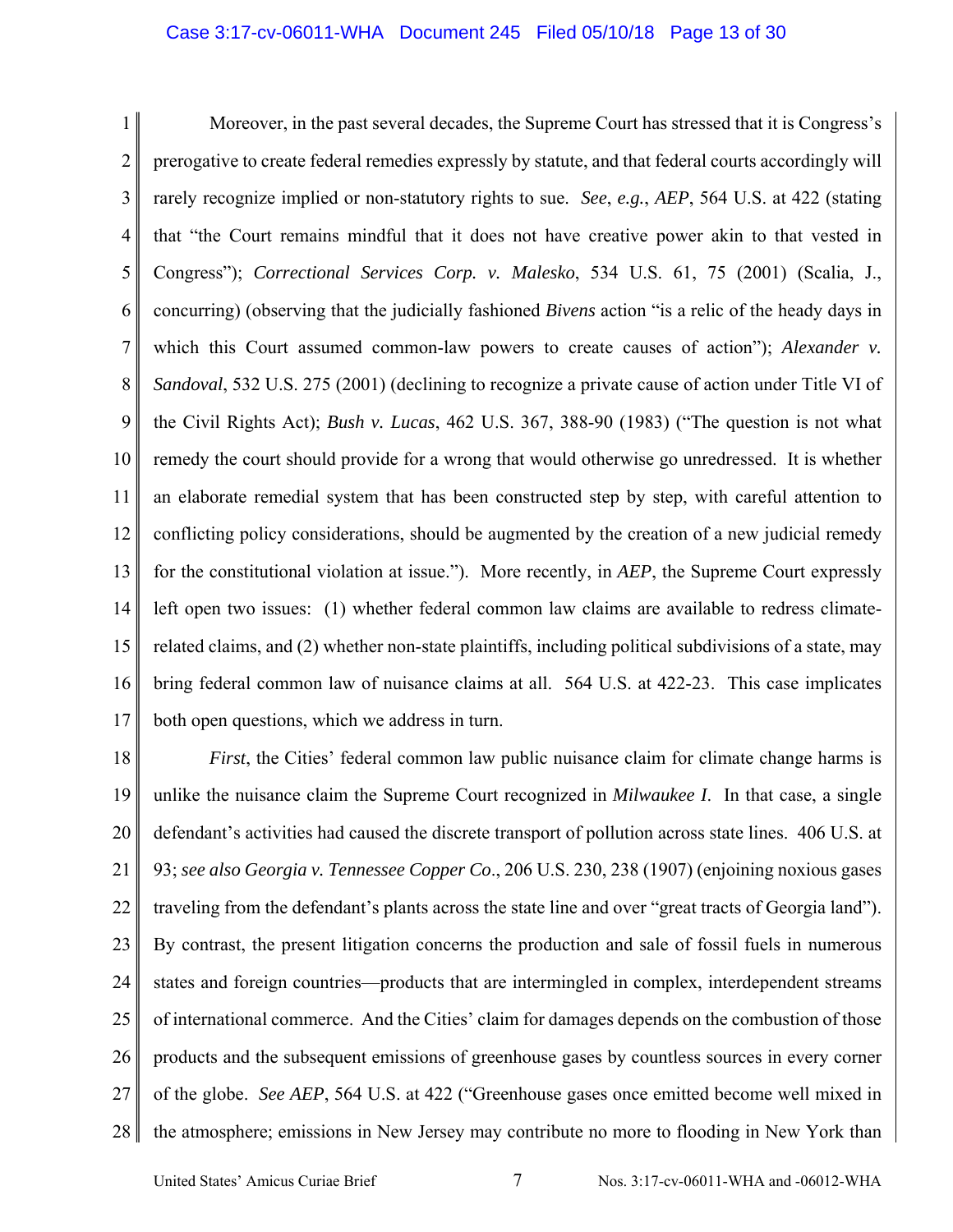1 2 3 4 5 6 7 8 emissions in China." (internal quotation marks and citation omitted)); *Washington Environmental Council v. Bellon*, 732 F.3d 1131, 1143 (9th Cir. 2013) ("Greenhouse gases, once emitted from a specific source, quickly mix and disperse in the global atmosphere and have a long atmospheric lifetime. . . . [T]here is limited scientific capability in assessing, detecting, or measuring the relationship between a certain GHG emission source and localized climate impacts in a given region."). Thus, under the Cities' own theory, innumerable foreign, federal, state, and local governments—including the Cities themselves—have contributed to the alleged harms. So has anyone who has ever driven a car.

9 10 11 12 13 14 15 16 17 18 19 20 21 22 23 The worldwide scope of this case raises complex scientific issues of causation that implicate the global atmosphere and climate system and that bear little resemblance to the more localized harms at issue in *Milwaukee I* and *Tennessee Copper*. This claim also presents thorny, multijurisdictional legal questions, such as whether activities expressly authorized by law could ever be a nuisance. *See North Carolina v. TVA*, 615 F.3d 291, 309 (4th Cir. 2010) (with respect to public nuisance law, "[t]here is a distinction between an activity that is merely not illegal versus one that is explicitly granted a permit to operate in a particular fashion"). This Court found that "the scope of the worldwide predicament demands the most comprehensive view available, which in our American court system means our federal courts and our federal common law." Order Denying Remand, ECF No. 134, at 5. But the likely outcome of recognizing such a remedy is a multiplicity of claims filed against a host of defendants in numerous federal courts; the multiple federal district courts are unlikely to arrive at uniform standards for causation and liability under an amorphous, judge-made federal common law doctrine. *See AEP*, 564 U.S. at 428 (explaining that "federal district judges, sitting as sole adjudicators, lack authority to render precedential decisions binding other judges, even members of the same court").

24 25 26 27 28 So, too, the ubiquitous nature of the alleged violations and the purported harms raise questions about the workability of a nuisance remedy. The abatement remedy proposed by the Cities, for example, would entail the development of a fee structure to be imposed retroactively on the defendants' worldwide energy production over the course of the past century. That would leave courts to decide which alleged harms should be abated and which should not. Any federal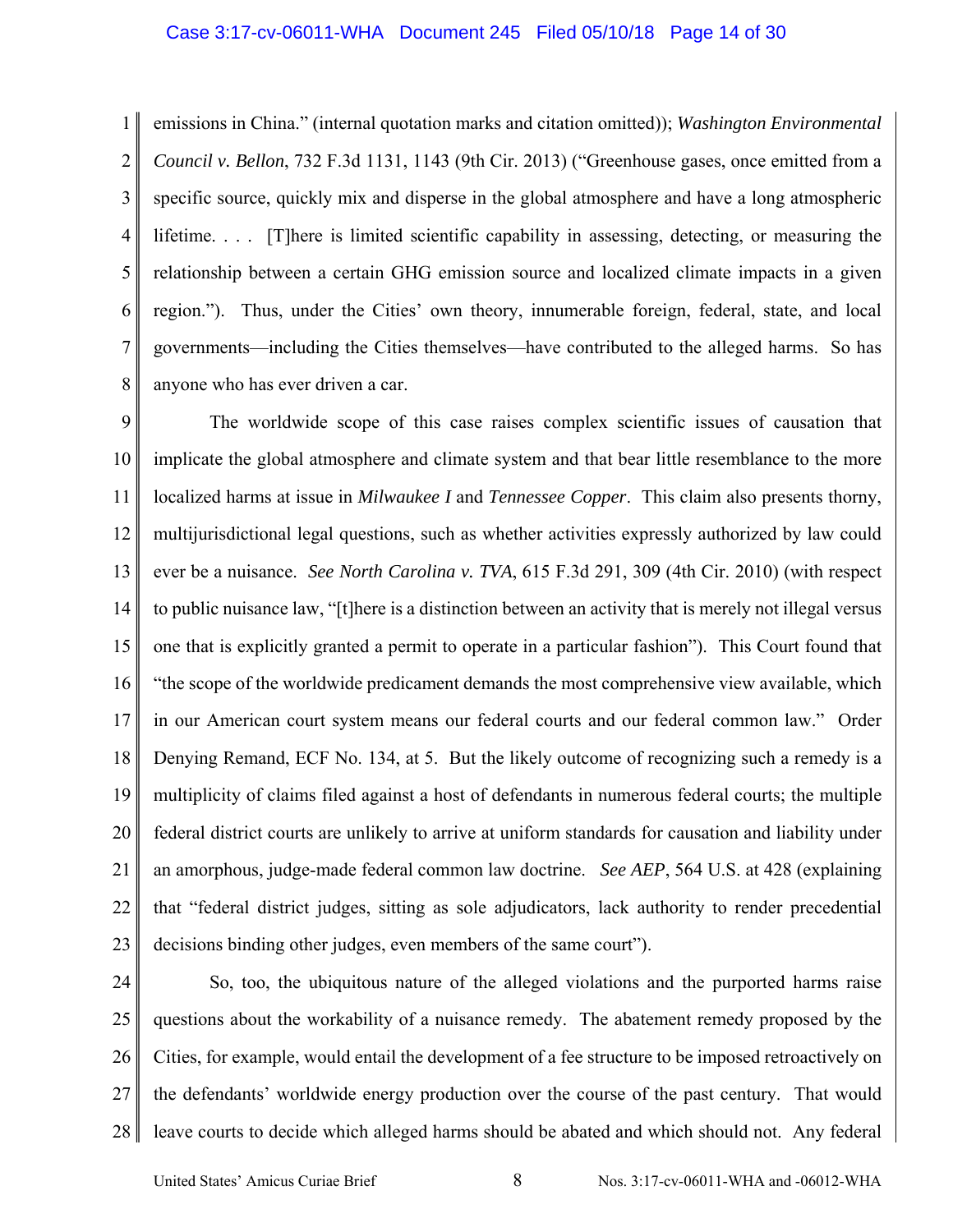## Case 3:17-cv-06011-WHA Document 245 Filed 05/10/18 Page 15 of 30

1 2 3 common law remedy would accordingly delve into policy judgments of the type that should be made by Congress, not by the courts. *See Bush,* 462 U.S. at 389-90; *United States v. Standard Oil Co*., 332 U.S. 301, 316-17 (1947).

4 5 6 7 8 9 10 11 12 13 14 15 16 17 18 19 20 21 *Second*, the Supreme Court has allowed only states and the United States to assert federal common law of nuisance claims. Rightly so. Claims by private parties and by political subdivisions of states raise distinctive concerns. States may act with greater restraint than nonstate actors, and they are therefore likely to impose fewer burdens on the judiciary and on defendants. *Cf*. *Sosa v. Alvarez-Machain*, 542 U.S. 692, 727 (2004) ("The creation of a private right of action raises issues beyond the mere consideration whether underlying primary conduct should be allowed or not, entailing, for example, a decision to permit enforcement without the check imposed by prosecutorial discretion."). Historically, federal common law of nuisance remedies were actions by states invoking the Supreme Court's original jurisdiction. Although the Supreme Court has allowed states to bring these claims in other federal courts, *see Ohio v. Wyandotte Chemicals Corp*., 401 U.S. 493 (1973), it has never authorized any party other than a state to bring such a claim. *See AEP*, 564 U.S. at 422 ("We have not yet decided whether private citizens . . . or political subdivisions . . . of a State may invoke the federal common law of nuisance to abate out-of-state pollution.").<sup>3</sup> In the one case where the Supreme Court did address private party claims for interstate environmental harms, it treated those claims as properly arising under state law, subject to limitations implied by the cooperative federalism scheme of the federal environmental statutes. *Ouellette*, 479 U.S. at 487 (holding that state courts must apply the nuisance law of the state in which pollution originates).

22

23 24 The Constitution's jurisdictional provisions governing states—particularly the Supreme Court's original jurisdiction over disputes "in which a State shall be Party," U.S. Const. art. III, § 2, cl. 2—provides a textual basis for the development of federal common law to govern interstate

25

<sup>26</sup> 27  $3$  The Supreme Court has recognized that the United States may bring an action to abate a nuisance in certain circumstances. *See, e.g., In re Debs*, 158 U.S. 564 (1895) (authorizing a suit brought to abate a labor action that interfered with interstate commerce). In recent decades, the United States has brought these actions infrequently, typically with the goal of redressing localized harms such

<sup>28</sup> as trespassing on public lands.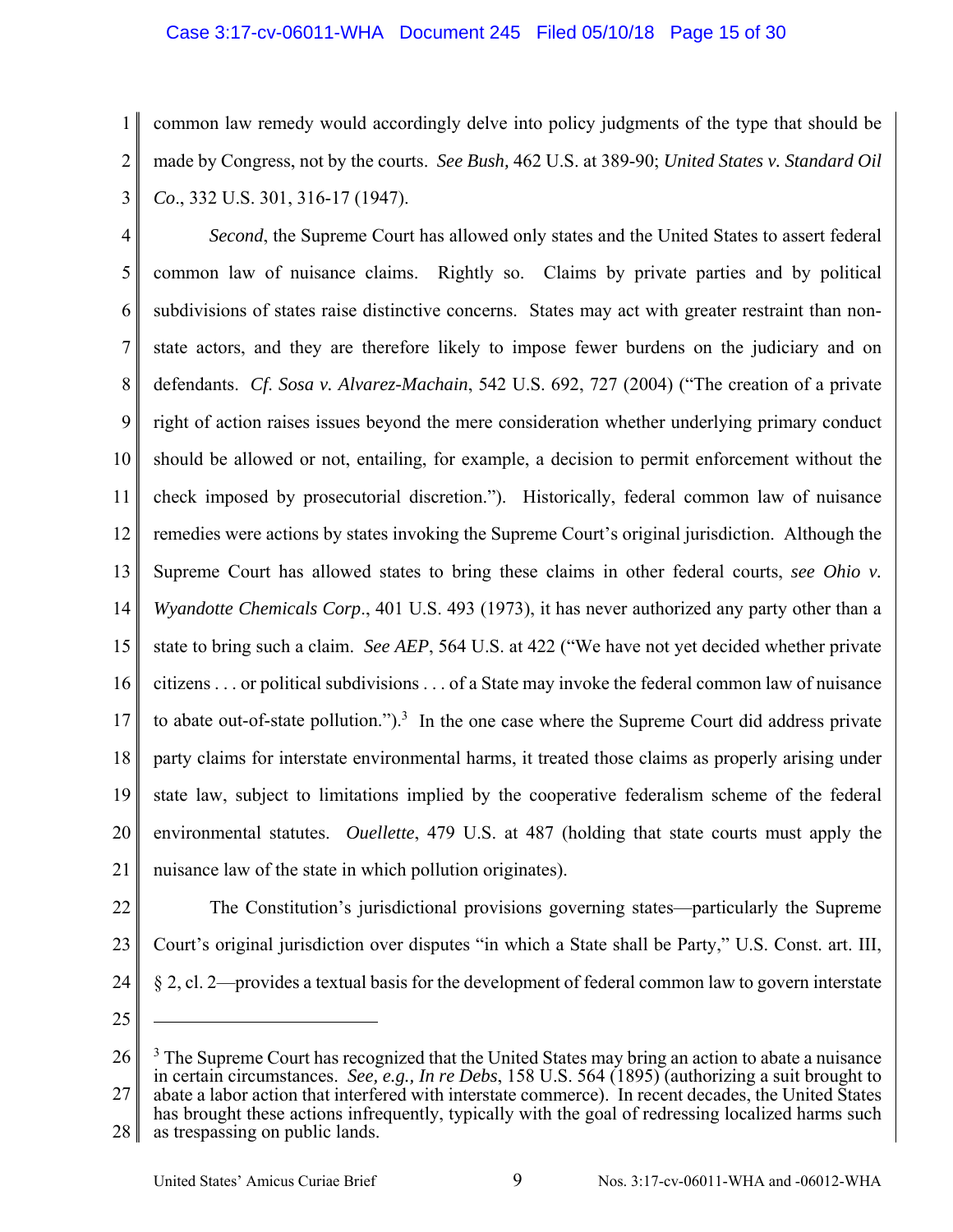### Case 3:17-cv-06011-WHA Document 245 Filed 05/10/18 Page 16 of 30

1 2 3 4 5 6 disputes over issues like water pollution. By contrast, federal courts lack any basis in the text of the Constitution or in any statute for recognizing a federal common law claim in favor of non-state parties. As a result, no existing federal authority defines the contours of such a claim, or even who is or is not a proper claimant. Some federal environmental statutes do authorize private claims, but only subject to express limitations defined by Congress. A court recognizing a federal common law claim lacks a basis in positive law to define the scope and other limits of that claim.

7 8 9 10 11 12 13 14 15 16 17 18 19 Two federal courts of appeals—the Second and Ninth Circuits—have addressed whether federal common law of nuisance claims are available to redress climate harms, and whether nonstate plaintiffs may assert such claims. In *Kivalina*, the Ninth Circuit did not reach the issue of whether federal common law of nuisance claims are available to redress climate harms. Instead, the court hewed closely to the Supreme Court's approach in *AEP*. It found only the *possibility* of such claims, observing that "federal common law can apply to transboundary pollution suits" and explaining that federal statutes can displace potential common law claims. 696 F.3d at 855. The Court then followed *AEP* and found the Clean Air Act displaced any such claim. *Id*. at 856-58. The Second Circuit analyzed these issues in detail in *Connecticut v. American Electric Power Co*., 582 F.3d 309 (2d Cir. 2009), but the Supreme Court subsequently vacated that decision and declined to reach the issues. *Compare id.* at 349-58 (recognizing claim based on climate injury) *and id*. at 358-67 (recognizing claim brought by municipality) *with AEP*, 564 U.S. at 420-23 (declining to decide whether a federal common law claim existed).

20 21 22 23 24 25 26 27 28 The Cities also assert a separate claim for public nuisance under California law. But if federal common law is a poor fit for the Cities' allegations, then state law is even less suited to the task. States are constrained in their power to impose burdens outside their borders by the need to respect the interests of other states. *See, e.g., BMW of North America, Inc. v. Gore*, 517 U.S. 559, 571 (1996); *cf. Healy v. Beer Institute, Inc.*, 491 U.S. 324, 337 (1989) (holding that state regulatory action with "the undeniable effect of controlling commercial activity occurring wholly outside the boundary of the State" is displaced by the dormant commerce clause). Moreover, the Cities' claim under California law claim flies directly into the headwinds of *Ouellette*, in which the Supreme Court rejected an attempt by private citizens of Vermont to apply Vermont law to an out-of-state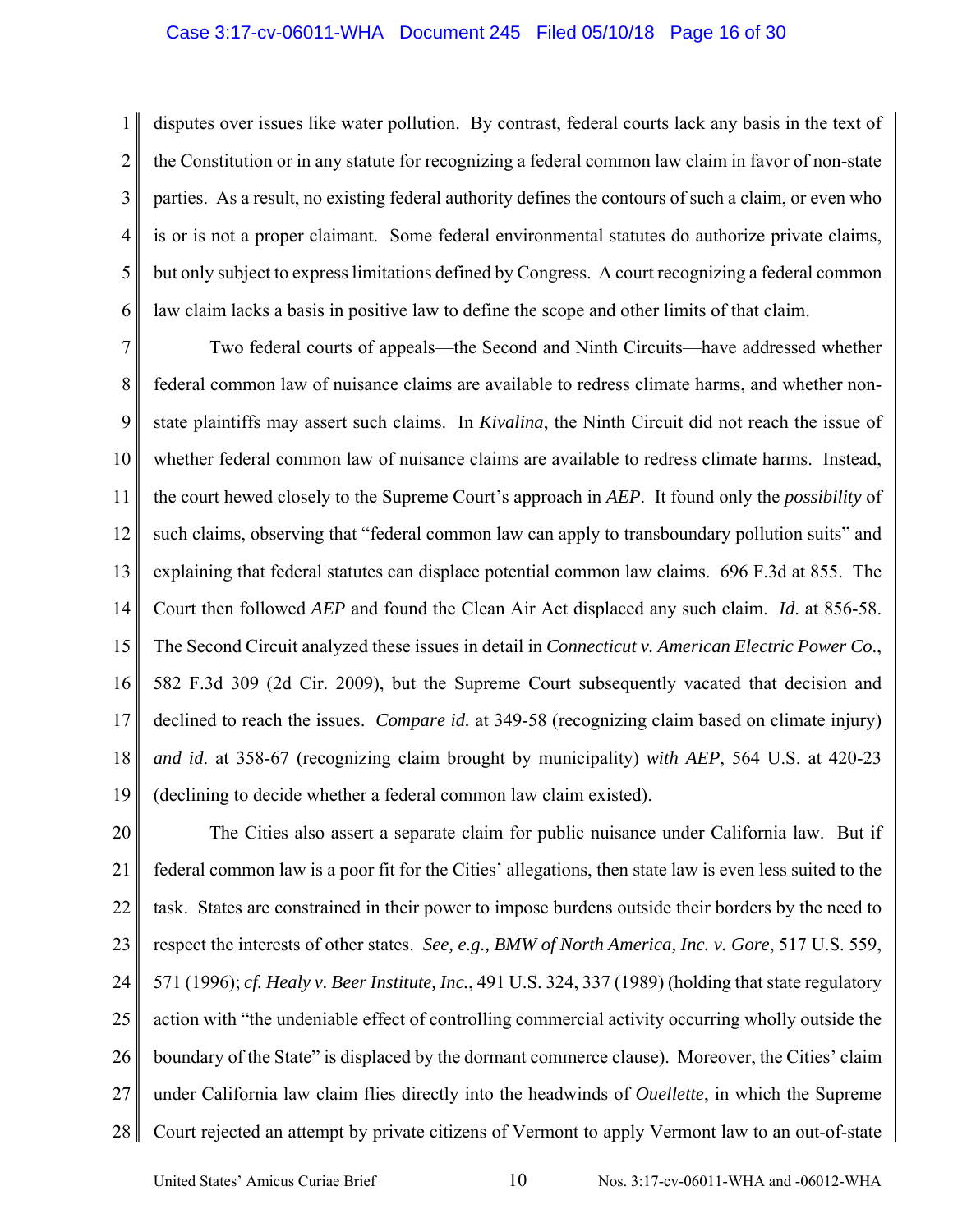1 2 3 4 5 pollution source. 479 U.S. at 497. The problems identified in *Ouellette* are magnified here, where the sources of emissions alleged to have contributed to climate change span the globe. *See North Carolina*, 615 F.3d at 298-304 (applying *Ouellette* to state nuisance law). Although this is not a focus of the Court's invitation to the United States, we mention this point because when the Court does address the Cities' claims under California law, they must fail as well.

6

# **II. Federal statutory law displaces any federal common law public nuisance claims.**

7 8 9 10 11 12 13 14 15 Even if federal common law might conceivably afford the Cities relief here, any claim under such law must be dismissed because it is displaced by federal statute. *First*, the Clean Air Act displaces all of the Cities' claims because it speaks directly to the question of domestic greenhouse-gas regulation. *Second*, the Constitution's foreign affairs powers displace any of the Cities' claims regarding international greenhouse-gas emissions because they assign authority to make international commitments concerning these matters to Congress and the Executive Branch, not to the courts. *Third*, to the extent that the Cities' claims target the sale and production of fossil fuels extracted from federal land, they are displaced by federal laws concerning energy production on federal land. We discuss these arguments in turn.

16

## **A. The Clean Air Act displaces the Cities' federal common law claims.**

17 18 19 20 The Cities seek to evade *AEP* by suing producers of fossil fuels instead of consumers. But the Cities' claims depend on the same fundamental theory of liability that the plaintiffs invoked in *AEP*: that the defendants should be held responsible for greenhouse gas emissions. As in *AEP*, here too the Clean Air Act displaces the Cities' federal common law claim of public nuisance.

21 22 23 24 25 26 27 28 In *AEP*, several states and three non-profit land trusts sued electric power companies under the federal common law of nuisance; as relief, the states sought a cap on carbon-dioxide emissions. The Supreme Court divided equally as to whether such claims were justiciable. Without deciding whether a federal common law claim existed, however, the Court held unanimously that the Clean Air Act displaced "any federal common law right to seek abatement of carbon-dioxide emissions from fossil-fuel fired power plants." 564 U.S. at 424. The Court held that "displacement of federal common law does not require the 'same sort of evidence of a clear and manifest [congressional] purpose' demanded for preemption of state law," *id*. at 423 (quoting *Milwaukee II*, 451 U.S. at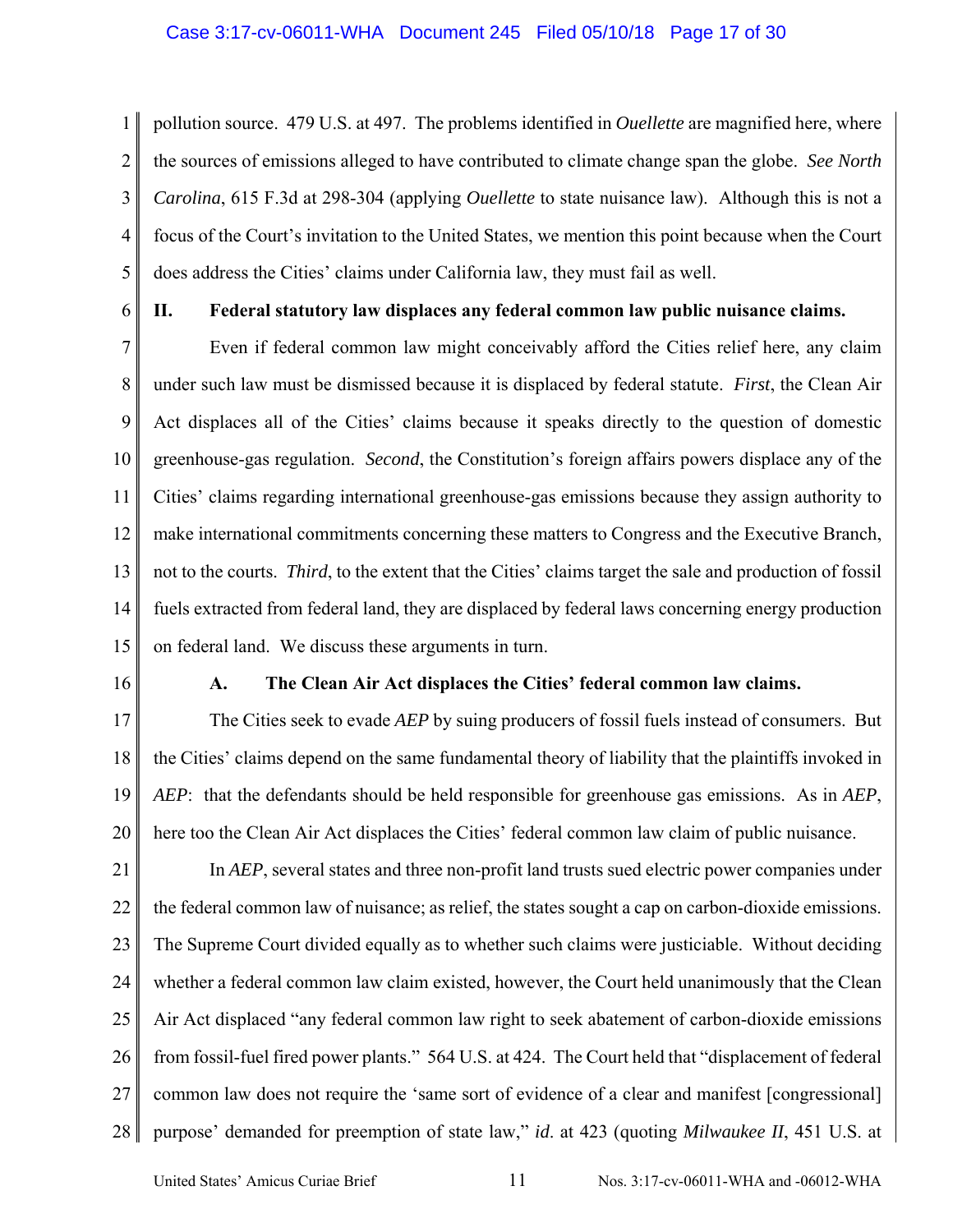# Case 3:17-cv-06011-WHA Document 245 Filed 05/10/18 Page 18 of 30

1 2 3 4 317), because "it is primarily the office of Congress, not the federal courts, to prescribe national policy in areas of special federal interest," *id*. at 424. Instead, the test for whether legislation excludes federal common law is simply whether the statute "speak[s] directly to [the] question." *Id*. (quoting *Mobil Oil Corp. v. Higginbotham*, 436 U.S. 618, 625 (1978)).

5 6 7 8 9 10 11 12 13 14 15 16 As recognized by the Order Denying Remand (at 7-8), the Supreme Court has held that the Clean Air Act speaks directly to greenhouse gas emissions from fossil-fuel combustion. *See AEP*, 564 U.S. at 424. *Massachusetts v. EPA*, 549 U.S. 497, 528-29 (2007), held that greenhouse gases were within the Act's definition of "air pollutant" and thus could be regulated under the Act. EPA has since concluded that greenhouse gas emissions from motor vehicles "cause, or contribute to, air pollution which may reasonably be anticipated to endanger public health or welfare." 74 Fed. Reg. 66,496 (Dec. 15, 2009); *see also* 42 U.S.C § 7521. Notably, the concerns considered by EPA in this context overlap with those in the Cities' complaints, including "coastal inundation and erosion caused by melting icecaps and rising sea levels." *AEP*, 564 U.S. at 416 (citing 74 Fed. Reg. at 66,533).<sup>4</sup> Consistent with this conclusion, EPA has promulgated regulations concerning greenhouse gas emissions from mobile sources;<sup>5</sup> new or modified "[m]ajor [greenhouse gas] emitting facilities"; and new, modified, and existing fossil-fuel fired power plants.<sup>7</sup> As the

- 17
- 18

 $\overline{a}$ 

21

<sup>19</sup> 20 <sup>4</sup> Other effects were "more frequent and intense hurricanes, floods, and other 'extreme weather events' that cause death and destroy infrastructure; drought due to reductions in mountain snowpack and shifting precipitation patterns; destruction of ecosystems supporting animals and plants; and potentially 'significant disruptions' of food production." *AEP*, 564 U.S. at 417 (quoting 74 Fed. Reg. at 66,524-35).

<sup>22</sup> 23 24 <sup>5</sup> *See*, *e.g.*, 2017 and Later Model Year Light-Duty Vehicle Greenhouse Gas Emissions and Corporate Average Fuel Economy Standards, 77 Fed. Reg. 62,624 (Oct. 15, 2012); Greenhouse Gas Emissions and Fuel Efficiency Standards for Medium- and Heavy-Duty Engines and Vehicles—Phase 2, 81 Fed. Reg. 73,478 (Oct. 25, 2016); *cf*. Finding that Greenhouse Gas Emissions from Aircraft Cause or Contribute to Air Pollution That May Reasonably Be Anticipated to Endanger Public Health and Welfare, 81 Fed. Reg. 54,422 (Aug. 15, 2016).

<sup>25</sup> 26 <sup>6</sup> *See AEP*, 564 U.S. at 417 (quoting 42 U.S.C. § 7475(a)(4)); Prevention of Significant Deterioration and Title V Greenhouse Gas Tailoring Rule, 75 Fed. Reg. 31,514 (June 3, 2010).

<sup>27</sup> 28 7 Standards of Performance for Greenhouse Gas Emissions from New, Modified, and Reconstructed Stationary Sources: Electric Utility Generating Units, 80 Fed. Reg. 64,510 (Oct. 23, 2015); Carbon Pollution Emission Guidelines for Existing Stationary Sources: Electric Utility Generating Units, 80 Fed. Reg. 64,662 (Oct. 23, 2015).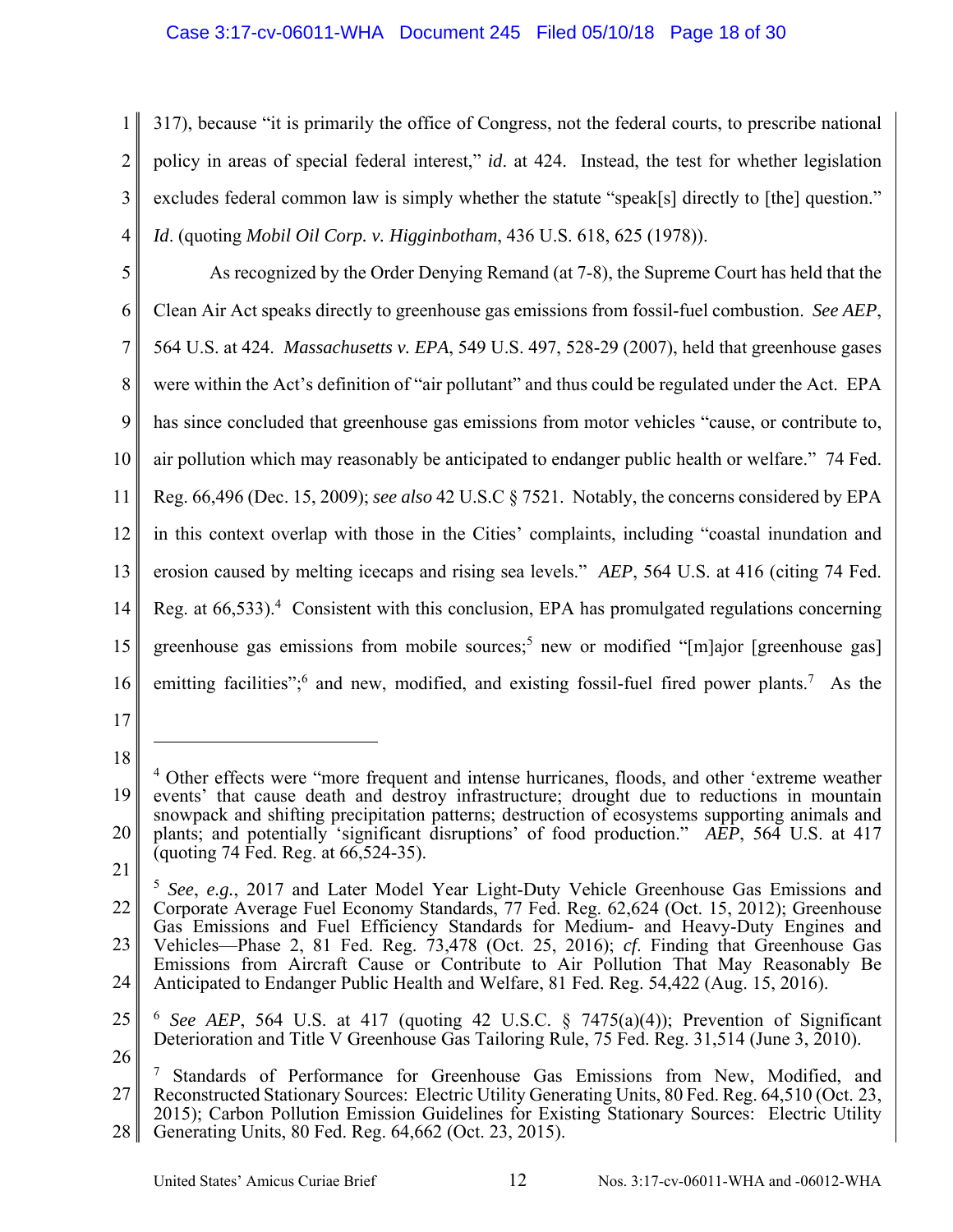#### Case 3:17-cv-06011-WHA Document 245 Filed 05/10/18 Page 19 of 30

1 2 3 Supreme Court determined in *AEP*, because the Clean Air Act covers regulation of the same greenhouse gas emissions that are the basis of the Cities' federal common law claim, there is "no room for a parallel track." 564 U.S. at 425.

4 5 6 7 8 9 10 11 12 13 14 That EPA has taken steps to reconsider certain of the foregoing agency decisions is irrelevant to the displacement analysis. The linchpin of *AEP* was Congress' delegation of authority to EPA to regulate greenhouse-gas emissions; the Court emphasized that displacement did not turn on how EPA exercised that authority: "the relevant question for purposes of displacement is 'whether the field has been occupied, not whether it has been occupied in a particular manner.'" 564 U.S. at 426 (quoting *Milwaukee II*, 451 U.S. at 324)). "Indeed," the Court explained, "were EPA to decline to regulate carbon-dioxide emissions altogether . . . , the federal courts would have no warrant to employ the federal common law of nuisance to upset the Agency's expert determination." *Id.* Congress has charged EPA with addressing the same category of emissions that are at issue in the Cities' claims; that fact alone suffices to displace any potential claims under federal common law.

15 16 17 18 19 20 21 22 23 24 25 The Ninth Circuit reached a similar conclusion in *Kivalina*, in which a federally recognized tribal village joined a city in alleging that storm waves and surges were destroying the land it occupied; the plaintiffs there sued four of the same Defendants here for damages, asserting a federal common law claim of public nuisance. 696 F.3d at 853. As framed by the Ninth Circuit, the displacement analysis was "whether Congress has provided a sufficient legislative solution to the particular [issue] to warrant a conclusion that [the] legislation has occupied the field to the exclusion of federal common law." 696 F.3d at 856 (quoting *Michigan v. U.S. Army Corps of Engineers*, 667 F.3d 765, 777 (7th Cir. 2011)). In holding that the village's claim was displaced, the court held that "Congressional action, not executive action, is the touchstone of displacement analysis." *Id.* at 858; *see also id*. at 857 ("The doctrine of displacement is an issue of separation of powers between the judicial and legislative branches, not the judicial and executive branches.").

26 27 28 The Cities argue that they seek to have the Court impose an abatement fund to pay for sea walls and other infrastructure, a remedy that is not available under the Clean Air Act. But the Supreme Court has found displacement applicable even where a federal statute does not provide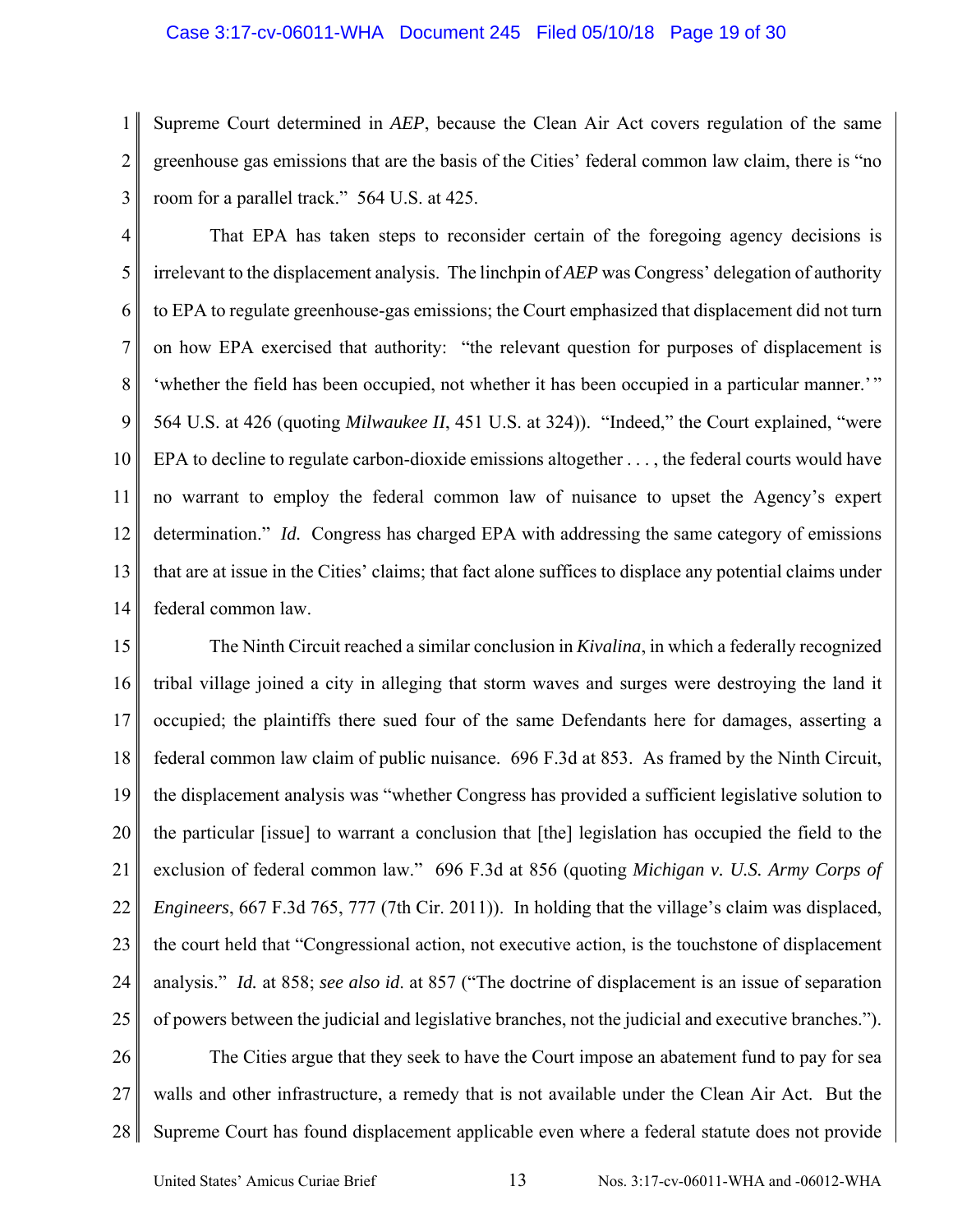## Case 3:17-cv-06011-WHA Document 245 Filed 05/10/18 Page 20 of 30

1 2 3 4 5 6 7 8 precisely the same remedies as a putative federal common law claim. For example, in *Middlesex County Sewerage Authority v. National Sea Clammers Association*, 453 U.S. 1, 21-22 (1981), the Supreme Court held that the "comprehensive scope" of the Clean Water Act sufficed to displace even federal common law remedies that have no analogue in that statute, such as claims for compensatory and punitive damages. Likewise in *Kivalina*, the plaintiffs sought damages, a remedy not provided by the Clean Air Act. Nevertheless, the Ninth Circuit ruled that "the type of remedy asserted is not relevant to the applicability of the doctrine of displacement." 696 F.3d at 857.

9 10 11 12 13 14 15 16 17 18 19 20 21 22 23 The Cities also disavow any attempt to regulate *emissions*, arguing that their claim is fundamentally different from the claims displaced in *AEP* and *Kivalina* because they are targeting an earlier point in the stream of commerce—the sellers of a product, rather than users. Motion for Remand, ECF No. 81, at 7 (The "nuisance claim here is brought not against *dischargers*, but against sellers of a *product*."). The purported distinction is illusory: the Cities seek to hold the Defendants liable for exactly the same conduct (greenhouse gas emissions) and exactly the same alleged harm (sea level rise) at issue in *AEP* and *Kivalina*. And the Cities' complaints confirm that this case is not about production of fossil fuels; rather, it is about emissions of greenhouse gases from the combustion of fossil fuels. *E.g.*, First Amended Complaint, ECF No. 199, ¶¶ 92- 94, 133, 140, 145. The Cities allege that for "many years, Defendants have produced massive quantities of fossil fuels that, when combusted, emit carbon dioxide, the most important greenhouse gas." *Id*. ¶ 92. They further allege that the "cumulative greenhouse gases in the atmosphere attributable to each Defendant has increased the global temperature and contributed to sea level rise." *Id*. Thus, the Cities' complaints reveal the fundamental identity of their case with *AEP*, as they seek relief based on emissions, not sales. *Id*. ¶ 94(c).8

24

<sup>25</sup> 26  $8$  To the extent that sellers and purchasers of fossil fuels are part of an integrated market, the Cities' abatement fund would have the same coercive regulatory effect rejected in *AEP* and *Kivalina*. *See Rowe v. New Hampshire Motor Transport Association*, 552 U.S. 364, 372 (2008) (declining to

<sup>27</sup> distinguish between restrictions on sales and restrictions on purchases in preemption analysis). If the Cities succeed in their suit, they would have the Court impose an abatement fund consisting of

<sup>28</sup> money damages. First Amended Complaint at 55. Damages, whether punitive or compensatory, can constitute a form of regulation. *See Gore*, 517 U.S. at 569 (punitive damages); *San Diego*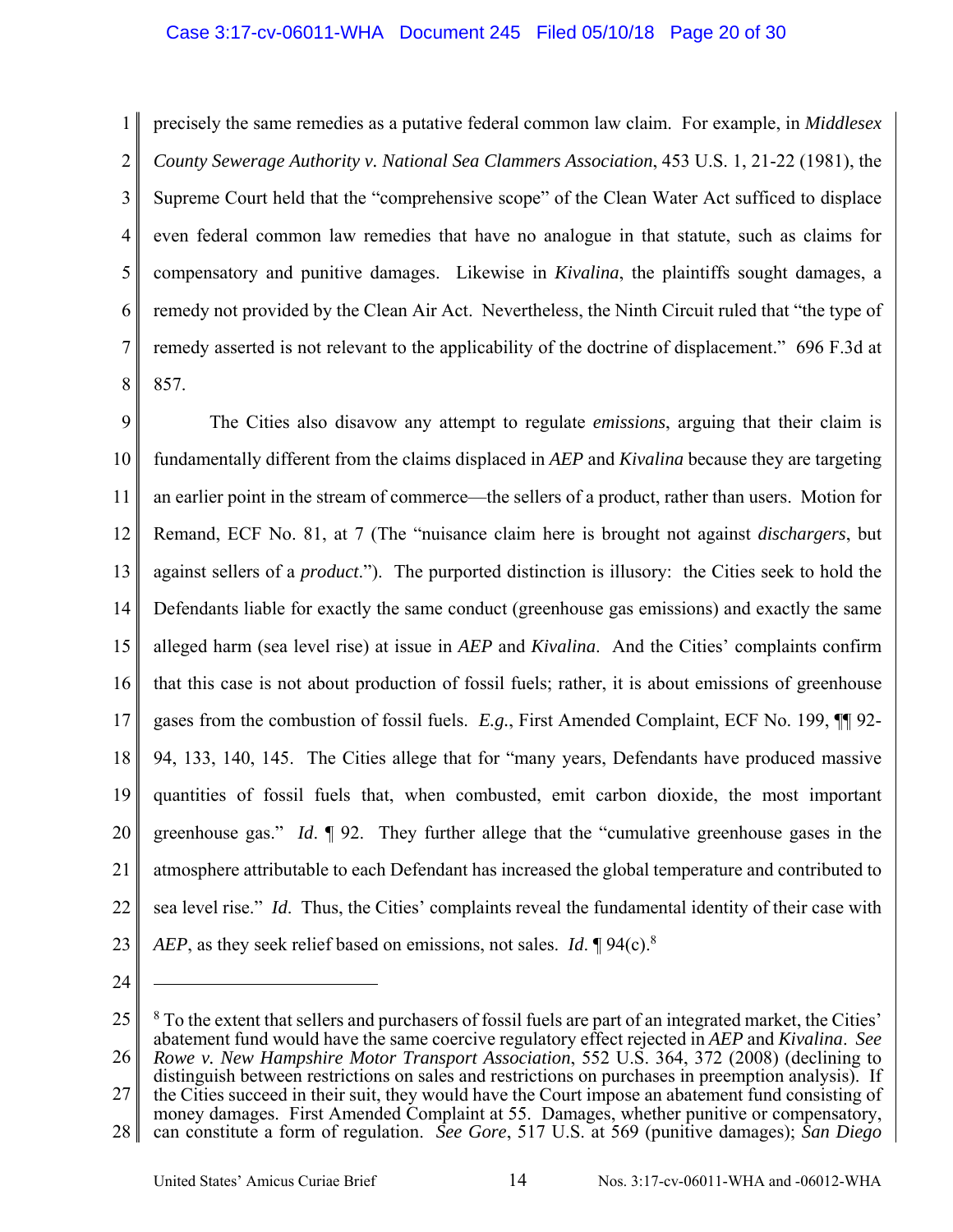# Case 3:17-cv-06011-WHA Document 245 Filed 05/10/18 Page 21 of 30

1 2 3 4 5 6 7 8 9 10 11 For the Court to consider the alleged effect of Defendants' production and sale of fossil fuels on sea-level rise, it will necessarily have to consider the combustion of those fuels and the resulting emissions of greenhouse gases. The Cities' complaints focus entirely on the impact of greenhouse gas emissions on sea-level rise and identify no alternative path, beyond combustion, by which the production and sale of fossil fuels could affect climate change—because, of course, there is no such alternative path. But not all fossil fuels are used for combustion; petroleum products have other useful applications, including as an ingredient in chemicals and plastics.<sup>9</sup> In addition, fossil fuels generate varying amounts of greenhouse gas emissions. To analyze liability or allocate damages among Defendants, therefore, the Court would not be able to rest its analysis on the fossil fuels that Defendants have produced and sold, but would need to consider how those fuels were *used* and the relative contribution of those uses to total global greenhouse gas emissions.

12 13 14 15 16 17 18 19 20 21 22 The Clean Air Act even discusses the kinds of harmful effects cited by the Cities as the basis for their legal action. For instance, the Act provides that "effects on welfare" include but are not limited to "effects on soils, water, crops, vegetation, manmade materials, animals, wildlife, weather, visibility, and climate, damage to and deterioration of property." 42 U.S.C. § 7602(h). Consistent with this definition, EPA considered the "adverse effects . . . from sea level rise and more intense storms," 74 Fed. Reg. at 66,498—the very harms alleged by the Cities—in determining that six greenhouse gases should be considered air pollutants under Section 202(a) of the Clean Air Act because they are associated with "all current and future risks due to humaninduced climate change . . . [including] a rise in sea levels," *id*. at 66,519, and therefore endanger public health and welfare. *See id*. at 66,498 (observing that "evidence concerning adverse impacts in the areas of water resources and sea level rise and coastal areas provides the clearest and

23

<sup>24</sup> 25 26 *Building Trades Council v. Garmon*, 359 U.S. 236, 247 (1959) ("The obligation to pay compensation can be, indeed is designed to be, a potent method of governing conduct and controlling policy."). Requiring Defendants to pay such damages would have an unmistakably coercive effect. The Cities cannot avoid displacement by seeking to reassign enforcement of emission standards to the seller of a product when the Clean Air Act assigns it to the user.

<sup>27</sup> 28  $9$  Energy Information Administration, Petroleum & Other Liquids: Product Supplied, https://www. eia.gov/dnav/pet/pet cons psup dc nus mbbl a.htm (last visited Apr. 18, 2018) (identifying uses of petroleum products).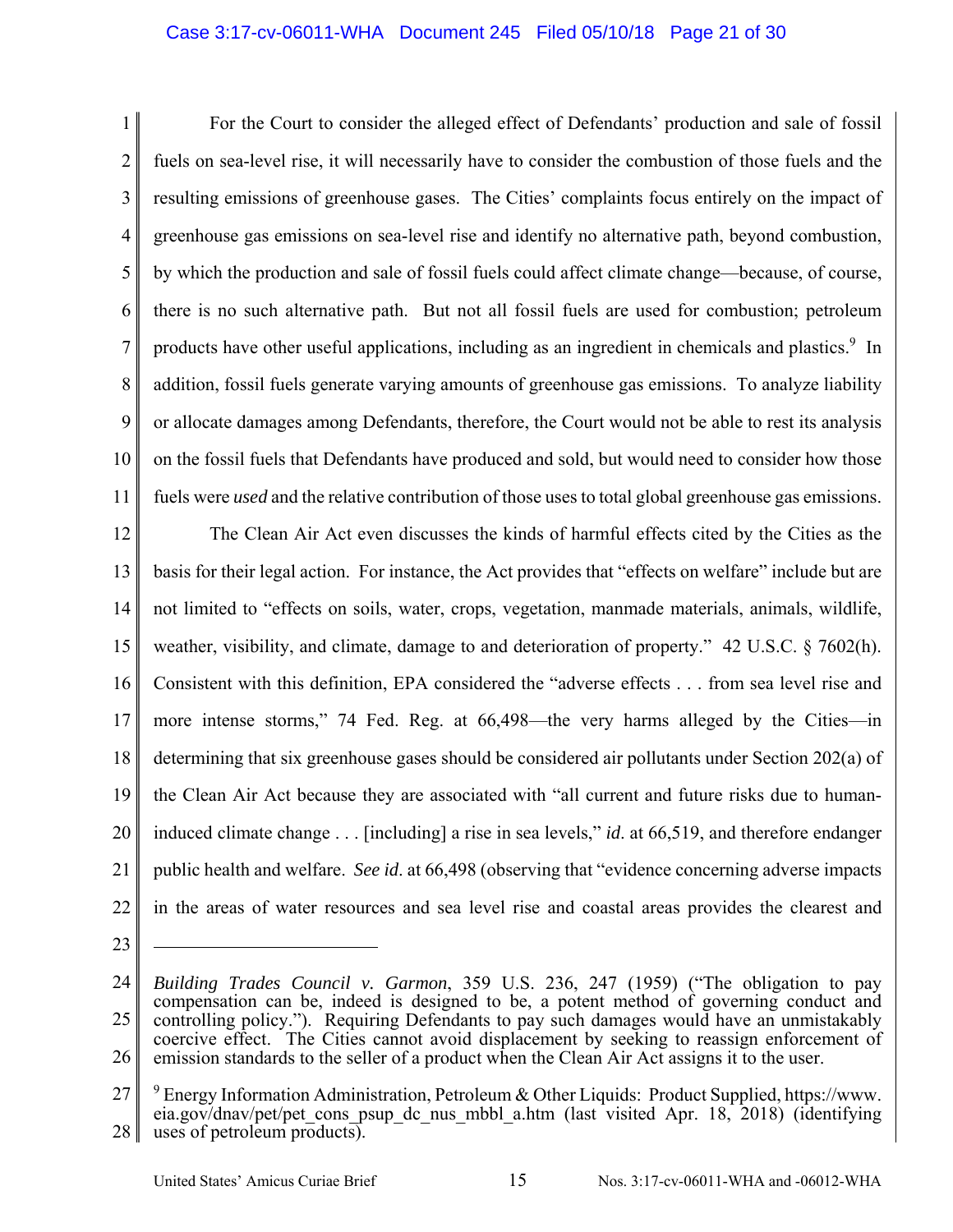1 2 3 4 5 6 strongest support for an endangerment finding"). EPA's endangerment finding links greenhouse gas emissions with the very injuries identified by the Cities. And when greenhouse gases are recognized as a pollutant, the Clean Air Act authorizes EPA to regulate their emission. Rather than impose a liability scheme for the cost of adaptation, Congress has given the Executive Branch authority to regulate the underlying emissions within the confines of the Clean Air Act, thereby speaking directly to the effects of climate change like sea level rise.

7 8

### **B. The authorities and activities of Congress and the Executive Branch relating to international climate change displace the Cities' claims based on foreign emissions.**

9 10 11 12 13 14 15 16 17 18 19 20 21 During remand briefing, the Cities argued—counterintuitively, but correctly—that federal common law claims for a putative public nuisance arising from greenhouse gas emissions were displaced by the Clean Air Act. *See* ECF No. 81, at 10-13. In rejecting that argument, the Court observed that "greenhouse gases emanating from overseas sources are equally guilty (perhaps more so) of causing plaintiffs' harm," but "those foreign emissions are out of EPA's and the Clean Air Act's reach." Order Denying Remand, ECF No. 134, at  $7<sup>10</sup>$  Overseas emissions of greenhouse gases, the Court reasoned, mean that the Clean Air Act "does not provide a sufficient legislative solution to the nuisance alleged to warrant a conclusion that this legislation has occupied the field to the exclusion of federal common law." *Id*. Although we agree that the international dimensions of climate change support the conclusion that federal law rather than state law governs, those international dimensions render the Cities' federal common law claims especially unsuited for adjudication under the federal common law of nuisance as it has been understood by federal courts. The federal common law of nuisance originated in disputes between the states—disputes

- 22
- that are inherently domestic in scope. *Wyandotte*, 401 U.S. at 495-96. The extraterritorial reach
- 23

<sup>24</sup> 25 26 27 28  $10$  The Court's Remand Order appears to presume that one can easily distinguish between "foreign" emissions" from foreign production of fossil fuels and "domestic emissions" from domestic production. But the opposite is true: the United States exports a significant amount of fossil fuels to other countries and imports fossil fuels as well. *See* Energy Information Administration, Petroleum & Other Liquids: Exports, https://www.eia.gov/dnav/pet/pet\_move\_exp\_dc\_NUS-Z00 mbbl m.htm (last visited Apr. 19, 2018); Energy Information Administration, Petroleum & Other Liquids: U.S. Imports by Country of Origin, https://www.eia.gov/dnav/pet/ pet\_move\_impcus\_a2\_nus\_ep00\_im0\_mbbl\_a.htm (same). This intermingled stream of global commerce is yet another reason why federal common law is a poor fit to address climate change.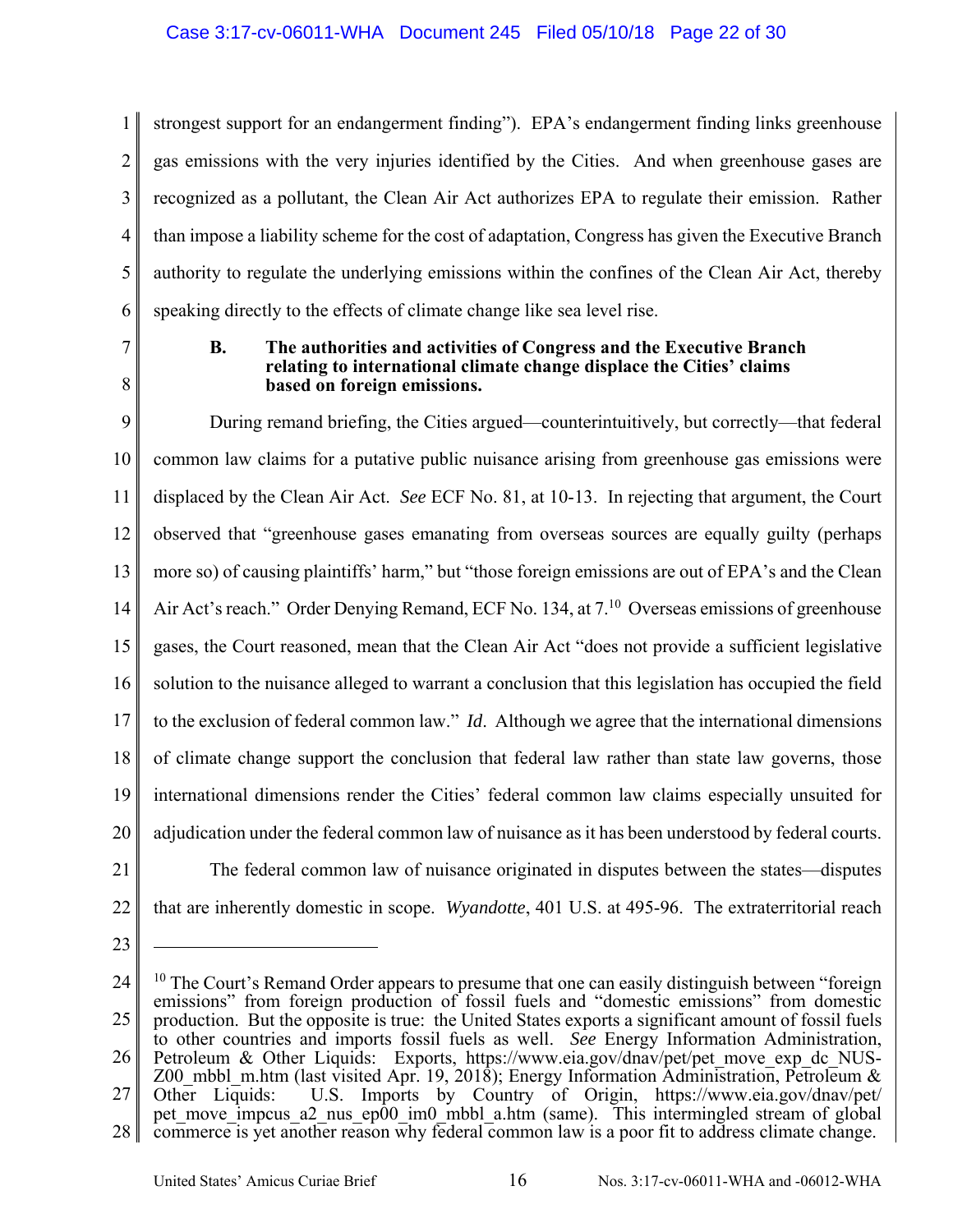#### Case 3:17-cv-06011-WHA Document 245 Filed 05/10/18 Page 23 of 30

1 2 3 4 5 6 7 8 of the proposed claims is another reason not to create a federal common law remedy here. To the United States' knowledge, no federal common law of nuisance claim with an international component has ever been sustained by the federal courts. Congress must state expressly when a federal statute is to have extraterritorial application; courts may not divine what "Congress would have wished" if it had addressed the problem. *Morrison v. National Australia Bank Ltd.*, 561 U.S. 247, 260 (2010) (internal quotation marks omitted). Yet the Cities ask the Court to create a federal common law claim that stretches across oceans to attach liability to conduct occurring entirely on foreign soil—all without any hint of the requisite express authorization from Congress.

9 10 11 12 13 14 15 16 17 18 19 20 21 22 23 As the Supreme Court recently reaffirmed in *Jesner v. Arab Bank, PLC*, 138 S. Ct. 1386 (2018), non-statutory remedies like those sought by the Cities are all the more out of place in the international context, where the risk that courts and litigants will encroach on the proper functions of Congress and the Executive Branch is acute. The *Jesner* plurality concluded that it would be inappropriate to extend liability under the Alien Tort Statute to corporations because "judicial caution . . . 'guards against our courts triggering . . . serious foreign policy consequences, and instead defers such decisions, quite appropriately, to the political branches.' " *Id.* at 1407 (quoting *Kiobel v. Royal Dutch Petroleum Co.*, 569 U.S. 108, 124 (2013)); *accord id.* at 1408 (Alito, J., concurring in the judgment) (endorsing plurality's "judicial caution" rationale); *id.* at 1412 (Gorsuch, J., concurring in the judgment) (agreeing that "the job of creating new causes of action and navigating foreign policy disputes belongs to the political branches"); *Sosa v. Alvarez-Machain*, 542 U.S. 692, 727 (2004) (in crafting new private rights of action, courts must be "particularly wary of impinging on the discretion of the Legislative and Executive Branches in managing foreign affairs"). *Cf.* 5 U.S.C. § 553(a)(1) (exempting from APA rulemaking provisions any matter involving a "foreign affairs function of the United States").

24 25 26 27 28 Even if the federal common law of nuisance could extend to conduct outside of the United States, such a nuisance claim would be displaced by the broad powers possessed by Congress and the Executive Branch in this arena: "the conduct of foreign relations is committed by the Constitution to the political departments of the Federal Government." *United States v. Pink*, 315 U.S. 203, 222 (1942). The Constitution expressly grants power to Congress to "regulate commerce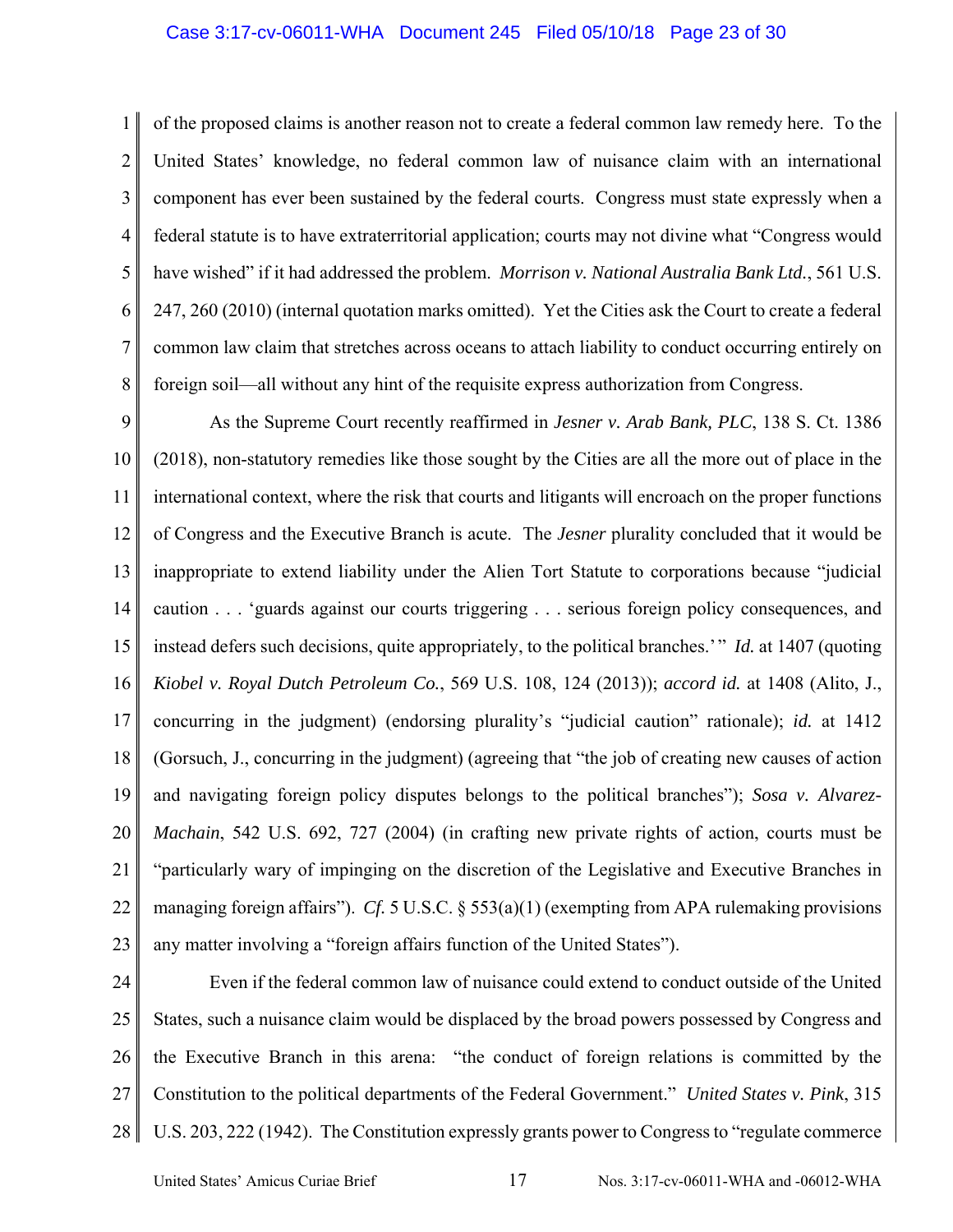### Case 3:17-cv-06011-WHA Document 245 Filed 05/10/18 Page 24 of 30

1 2 3 4 5 6 7 8 9 10 with foreign nations" and power to the President to "make Treaties." U.S. Const. art. I § 8, cl. 3; *id.* art. II, § 2, cl. 2. Of course, congressional action is the touchstone of displacement analysis. *Kivalina*, 696 F.3d at 858. Congress has recognized the role of the Executive Branch to negotiate with respect to the international effects of greenhouse gases. *See*, *e.g.*, *Massachusetts*, 549 U.S. at 508 (observing that Congress "ordered the Secretary of State to work 'through the channels of multilateral diplomacy' and coordinate diplomatic effects to combat global warming" (quoting Global Climate Protection Act of 1987, Pub. L. No. 100-204, tit. XI, § 1103(c), 101 Stat. 1331, 1409)). Congress delegated the decision whether and how to address international greenhouse gas emissions to the Executive Branch in the first instance, and "delegation is what displaces federal common law." *AEP*, 564 U.S. at 426.

11 12 13 14 15 16 17 18 19 Given the global nature of climate risks, the United States and other countries are actively involved in discussions as to whether and how to address climate change through a coordinated framework, most recently in the Paris Agreement. The decision as to the role of the United States in such international arrangements is one for the Executive Branch and Congress. *See*, *e.g.*, *In re Philippine Nat'l Bank*, 397 F.3d 768, 772 (9th Cir. 2005) (endorsing "the strong sense of the Judicial Branch that its engagement in the task of passing on the validity of foreign acts of state may hinder the conduct of foreign affairs" (internal quotation marks omitted)). Judicial attempts to craft a compensation scheme based on conduct occurring outside the United States will inevitably intrude on the authorities of those branches.

20 21 22 23 24 25 26 27 Moreover, allowing the Cities' claims to extend beyond the borders of the United States would necessarily mean disregarding the laws of other nations that produce (and burn) fossil fuels. But the Supreme Court has sought to avoid conflicts with foreign legal systems because regulation of other countries often differs from ours as to what constitutes [a violation], what disclosures must be made, what damages are recoverable, what discovery is available in litigation, what individual actions may be joined in a single suit, what attorney's fees are recoverable, and many other matters. *Morrison*, 561 U.S. at 269. Many foreign governments actively support the production activities for which the Cities now suggest imposing damages—in some instances through a state-backed

28 energy company. Foreign governments may have their own legal framework for addressing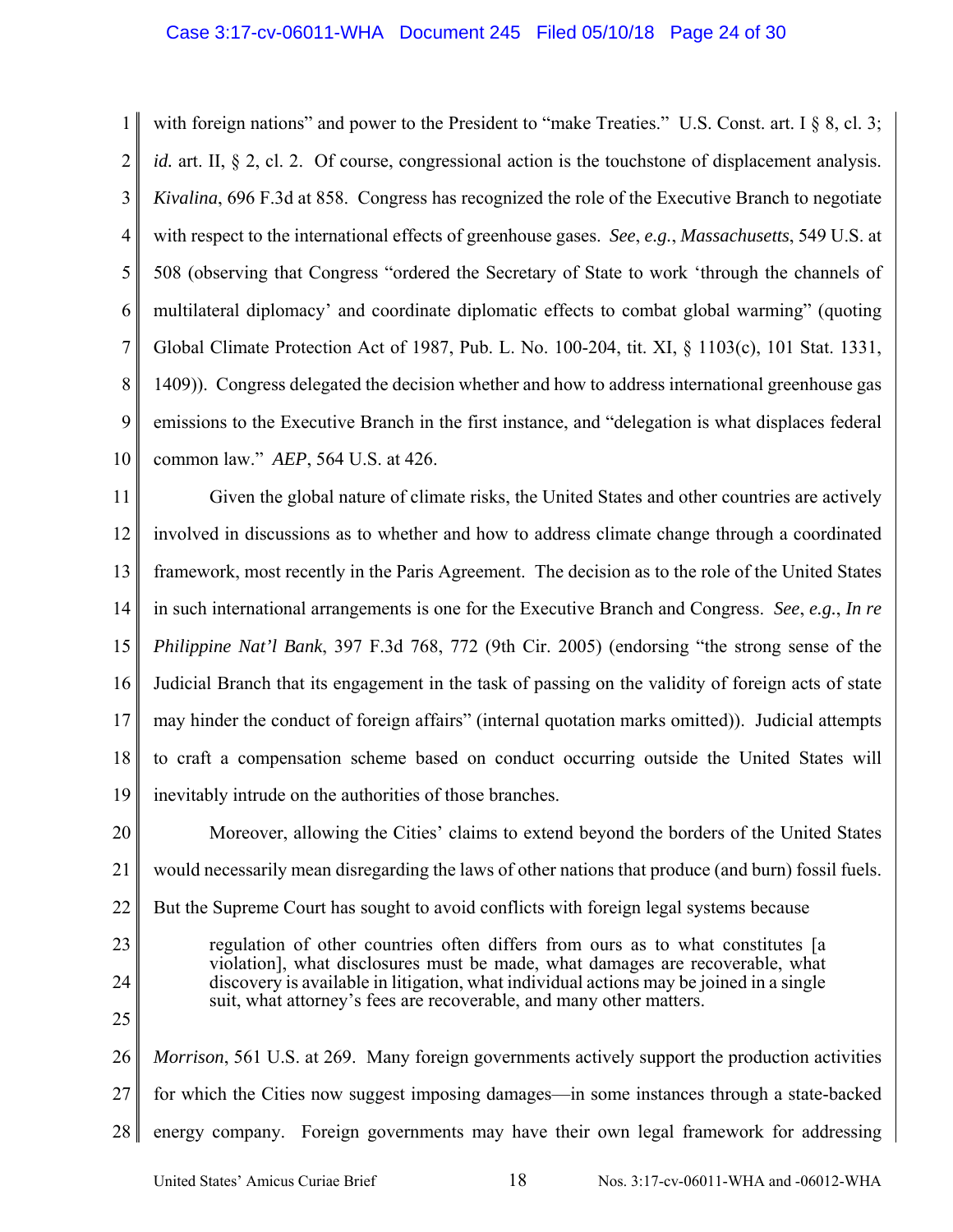1 2 climate change or climate-related injuries and may have distinct views as to the appropriateness of international compensation for alleged climate injuries.

3 4 5 6 7 8 9 10 11 12 13 14 15 16 17 A federal district court applying federal common law would necessarily disregard these foreign governments' policy views. *See, e.g.*, *Philippine Nat'l Bank*, 397 F.3d at 774 (reinstating judgment of the Philippine Supreme Court because to invalidate it would "frustrate the procedure chosen by the Swiss and Philippine governments to adjudicate the [Philippines'] entitlement . . . to [bank] assets"). If those governments view this judicial action as interference in their internal affairs, they could respond by seeking to prevent the imposition of these costs, by seeking payment of reciprocal costs, or by taking other action. *See, e.g.*, *Morrison*, 561 U.S. at 269 (noting that briefs from several foreign states "complain[ed] of . . . interference with foreign . . . regulation"); *Japan Line, Ltd. v. County of Los Angeles*, 441 U.S. 434, 450 (1979) (explaining that affected foreign nations "may retaliate against American-owned instrumentalities present in their jurisdictions," causing the Nation as a whole to suffer). Decisions as to whether and how to initiate these negotiations with foreign governments should be made by the Executive Branch and Congress, not by the judiciary. For a court to recognize such an intrusive judicial remedy would "compromise the very capacity of the President to speak for the Nation with one voice in dealing with other governments." *Crosby v. National Foreign Trade Council*, 530 U.S. 363, 381 (2000).

18 19 20 21 22 23 24 25 26 27 Separately, in Section 115 of the Clean Air Act, Congress authorized EPA to address, under certain scenarios, the effects in a foreign country of air pollution from sources inside the United States. 42 U.S.C. § 7415(a). Under Section 115, EPA has some authority to use the Clean Air Act's state implementation plan process to address international pollution based on a finding that the "foreign country . . . has given the United States essentially the same rights with respect to the prevention or control of pollution as is given that country by this section." *Id*. § 7415(c). This provision, with its reciprocity requirement, further demonstrates that Congress intends the Executive Branch to determine how to address appropriately air pollution with international effects as part of its conduct of foreign affairs. Indeed, the unilateral approach to regulating foreign conduct urged by the Cities cannot be reconciled with the statute's preference for reciprocity.

28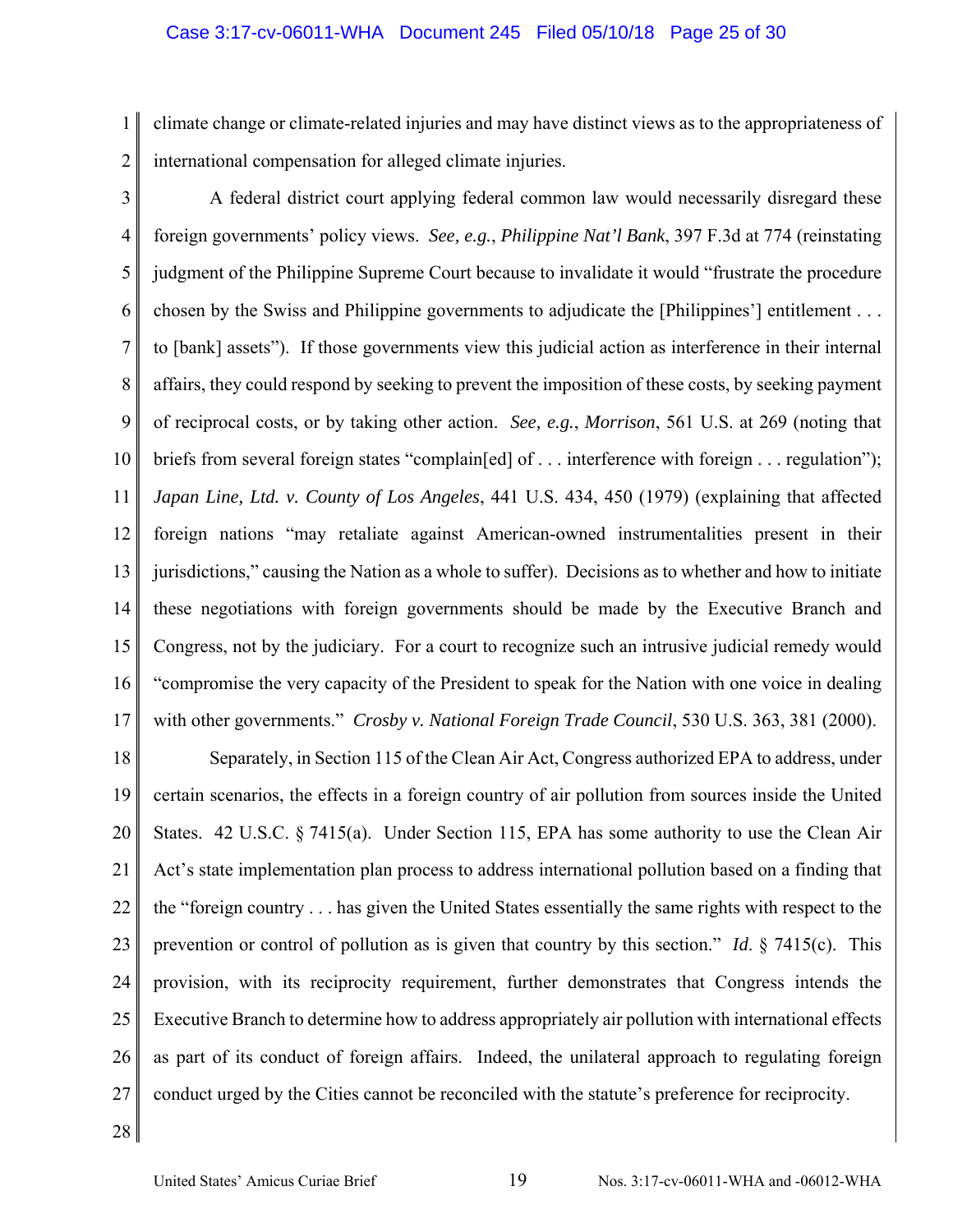# Case 3:17-cv-06011-WHA Document 245 Filed 05/10/18 Page 26 of 30

1 2 3 4 5 6 7 8 9 10 11 12 13 14 15 16 17 18 As noted above, the Constitution also assigns to Congress the power to "regulate Commerce with foreign Nations." U.S. Const. art. I, § 8, cl. 3. The Supreme Court has interpreted that grant of power to mean that "the Federal Government must speak with one voice when regulating commercial relations with foreign governments." *Michelin Tire Corp. v. Wages*, 423 U.S. 276, 285 (1976). Accordingly, the Court applies substantial scrutiny, for example, to state laws imposing taxes on overseas conduct, seeking to ensure that the tax has a substantial nexus to the taxing state, does not lead to double taxation, and meets several other requirements. *See, e.g*., *Barclays Bank PLC v. Franchise Tax Board*, 512 U.S. 298, 311 (1994). The damages remedy sought by the Cities here would function as a sweeping, retroactive tax on Defendants' overseas operations. Such relief, even if "fairly apportioned" by the Court to reflect Defendants' activities in each country in which they operate, creates an unacceptable risk of double taxation with respect to Defendants who also produce fossil fuels abroad. *Japan Line*, 441 U.S. at 448. Because "the country of domicile may have the right . . . to impose a tax on [the product's] full value," *id*. at 447, "neither [federal courts] nor this Nation can ensure full apportionment when one of the taxing entities is a foreign sovereign." *Id.* at 447-48 (refusing to subject foreign commerce to the risk of a double-tax burden "which the commerce clause forbids"). Because this double-taxation scenario would violate the Supreme Court's foreign commerce clause jurisprudence, the Court should not seek to impose such a remedy under federal common law.

- 19
- 20

# **C. Federal statutes governing the production of fossil fuels on federal lands and offshore displace the applicable portions of the Cities' claims.**

21 22 23 24 Even if one accepts the Cities' characterization of their claims as creating product liability, the portion of their federal common law claims asserting that Defendants are liable for the production and sale of fossil fuels on federal lands or offshore would be displaced.<sup>11</sup> Congress directly addressed how to balance energy production on federal public lands with other uses by

25

<sup>26</sup> 27 11 A considerable amount of oil, gas, and coal development takes place on federal land. *See* Energy Information Administration, Sales of Fossil Fuels Produced from Federal and Indian Lands, FY 2003 through FY 2014 (July 2015), https://www.eia.gov/analysis/requests/federallands/pdf/eiafederallandsales.pdf (last visited Apr. 19, 2018) (documenting barrels of fossil fuels developed on

<sup>28</sup> federal lands).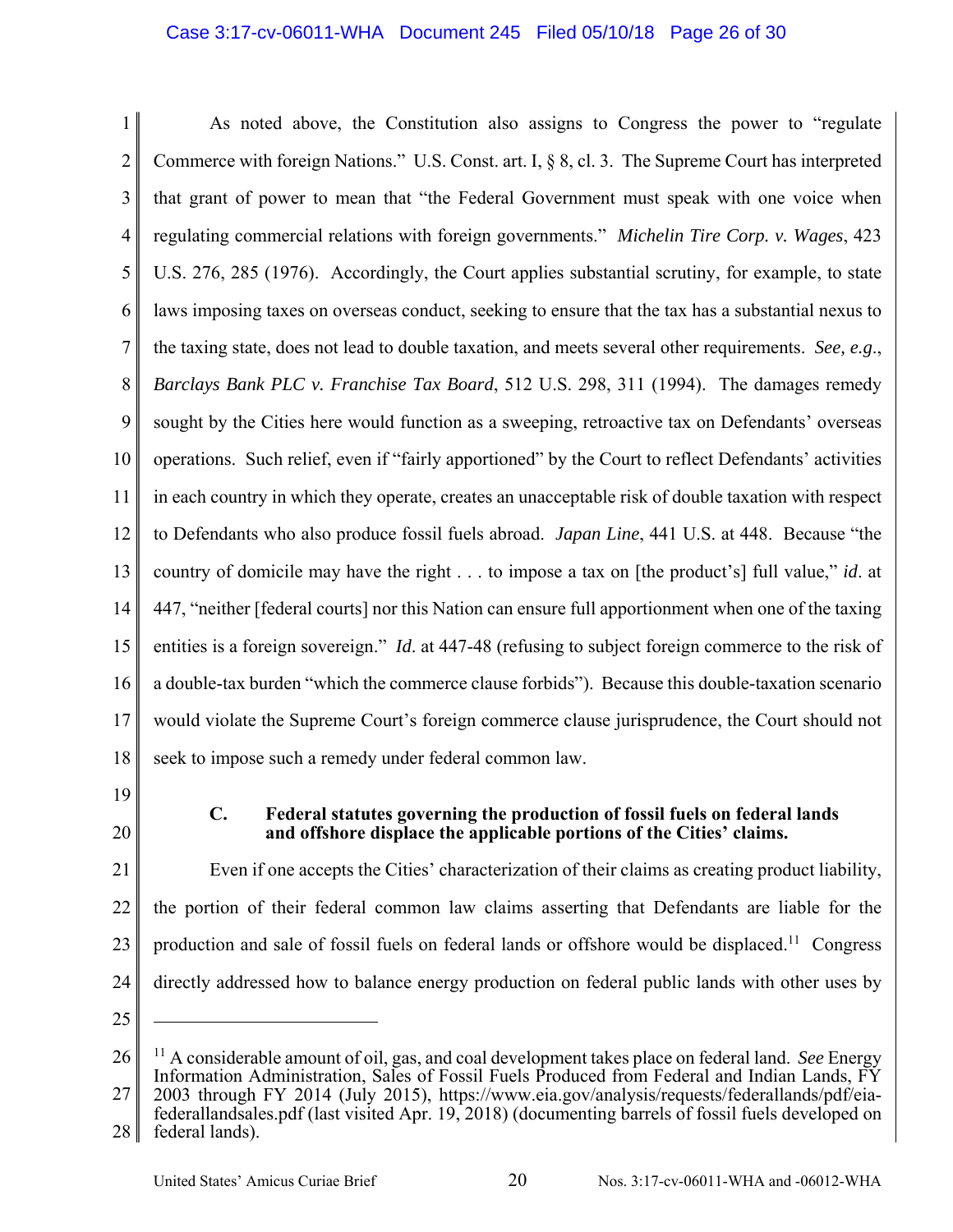1 2 3 4 5 6 7 8 9 10 11 12 13 14 15 16 17 placing federal land-management agencies in charge of assessing and regulating mineral and other resources on such lands; this direct congressional command is enough to displace any applicable federal common law remedy. Whereas the Cities' claims would have this Court decide whether fossil-fuel production must be abated as a public nuisance under federal common law, Congress gave the Department of the Interior broad authority to manage onshore mineral resources in the Federal Land Policy and Management Act (FLPMA), 43 U.S.C. § 1701 et seq. FLPMA "established a policy in favor of retaining public lands for multiple use management." *Norton v. Southern Utah Wilderness Alliance*, 542 U.S. 55, 58 (2004) (quoting *Lujan v. National Wildlife Federation*, 497 U.S. 871, 877 (1990)). As the Supreme Court described it, "multiple use management is a deceptively simple term that describes the enormously complicated task of striking a balance among the many competing uses to which land can be put." *Id.* (observing that such uses include but are not limited to, "recreation, range, timber, minerals, watershed, wildlife and fish, and [uses serving] natural scenic, scientific, and historical values" (quoting 43 U.S.C. § 1702(c))). The Bureau of Land Management must manage lands for "sustained yield," which requires controlling resources that deplete over time to ensure a high level of valuable uses in the future. 43 U.S.C. § 1702(h). The National Forest Management Act (NFMA), 16 U.S.C. §§ 1600- 1614, gives similar authority to the U.S. Forest Service to manage mining on federal forest lands.<sup>12</sup>

18 19 20 21 22 Thus, Congress considered how to balance fossil-fuel production on federal land with other uses and created the multiple-use, sustained-yield approach established by FLPMA and NMFA. Plaintiffs' federal common law claim would effectively second-guess Congress' decision to authorize resource production on these lands; consequently, that claim is displaced. *See Middlesex County Sewerage Authority*, 453 U.S. at 21-22.

Under the Outer Continental Shelf Lands Act (OCSLA), 43 U.S.C. § 1331 et seq., Congress

has tasked the Interior Department's Bureau of Ocean Energy Management (BOEM) with

- 23
- 24
- 25

26

<sup>27</sup> 28  $12$  Other federal statutes govern mineral leasing and royalties from the extraction of minerals on federal lands. *See* Mineral Leasing Act of 1920, 30 U.S.C. § 181 et seq.; Federal Oil and Gas Royalty Management Act of 1982, 30 U.S.C. § 1701 et seq. For a list of authorities that govern leasing and regulating oil and gas operations on federal lands, see 43 C.F.R. § 3160.0-3.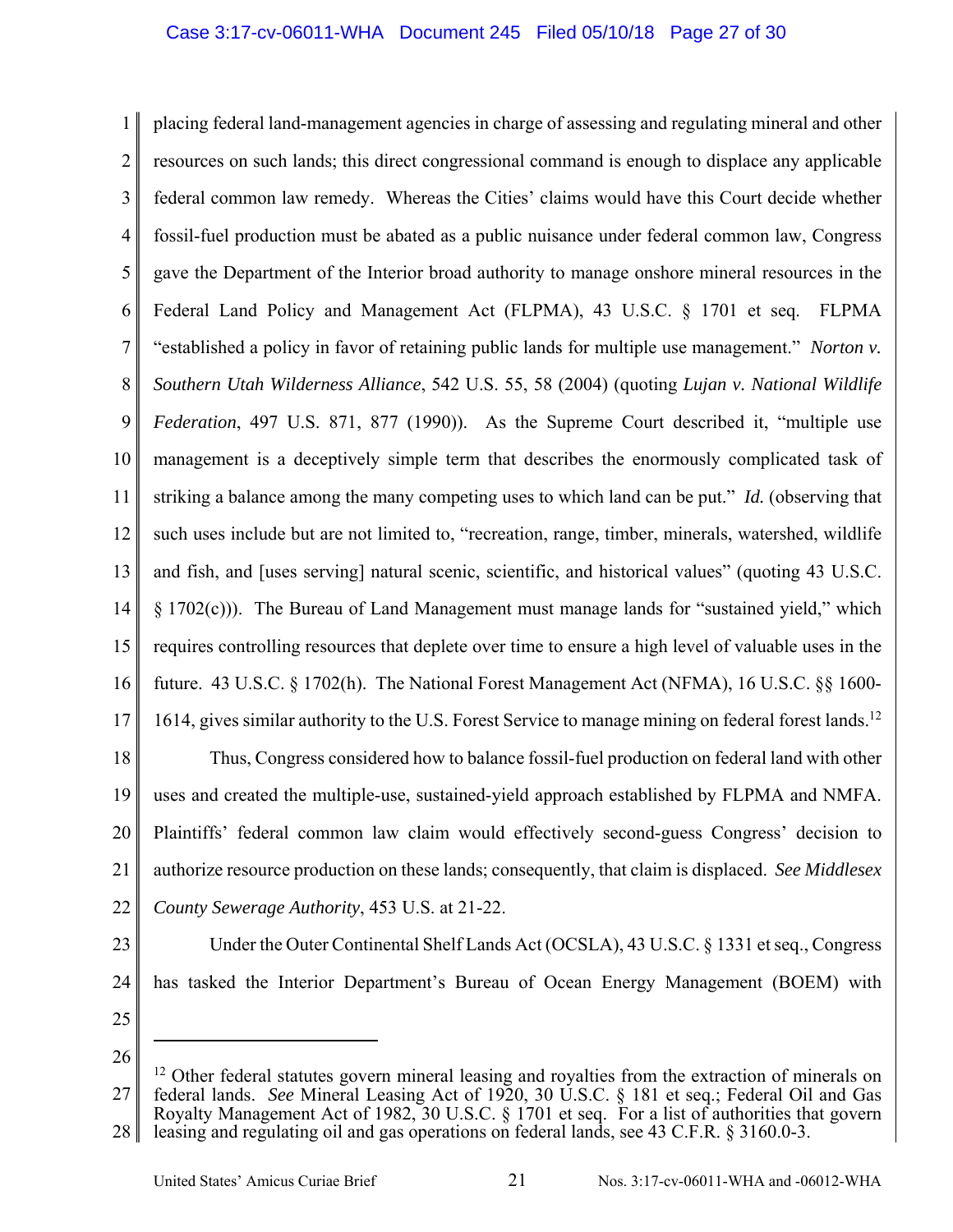### Case 3:17-cv-06011-WHA Document 245 Filed 05/10/18 Page 28 of 30

1 2 3 4 5 6 7 8 9 10 11 12 13 responsibility for licensing offshore oil and gas production on most of the Outer Continental Shelf. OCSLA's "congressional mandate establishes a clear program for thoughtful, graduated, and tightly controlled development of oil lands on the outer continental shelf." *North Slope Borough v. Andrus*, 642 F.2d 589, 594 (D.C. Cir. 1980). Environmental concerns are "mitigated by intricate constraints imposed by Congress and the Secretary, and enforced carefully by the Secretary." *Id*. It is well established that OCSLA preempts state law. *See, e.g., Gulf Offshore Co. v. Mobil Oil Corp.*, 453 U.S. 473 (1981). Because displacement of federal common law is established more readily than preemption of state common law, OCSLA necessarily displaces any federal common law claim by the Cities to the extent that the Cities' claims concern production and sale of fossil fuels from the Outer Continental Shelf. The Cities have no room to seek alternative relief from the federal common law of nuisance because OCSLA speaks directly to the same question—"the development of national [offshore] oil resources, consistent with the will of Congress and mindful of the environment." *North Slope Borough*, 642 F.2d at 598.

14

### **III. The Cities' claims violate constitutional principles of separation of powers.**

15 16 17 18 19 20 21 22 23 24 25 26 27 28 If the Court does not dismiss the Cities' claims on other grounds, then it should dismiss them as not "consistent with a system of separated powers." *Allen v. Wright*, 468 U.S. 737, 752 (1984). The Cities' claims would require that federal district courts take the exceptional step of creating a cause of action that would apply to virtually everyone and that would demand complex scientific and policy judgments more appropriately made by the political branches. But courts lack judicially discoverable and manageable standards to resolve such "complex[,] subtle" issues where "courts have less competence" than the Legislative and Executive Branches. *See Gilligan v. Morgan*, 413 U.S. 1, 10 (1973) (deeming too complex relief that would require the court to initiate standards for military training and standing orders). With respect to regulation of greenhouse gases, the Supreme Court has cautioned that "[f]ederal judges lack the scientific, economic, and technological resources an agency can utilize in coping with issues of this order." *AEP*, 564 U.S. at 428. This warning is magnified here, where the Cities are pursuing parties that are even further down the chain of causation than the claims addressed in *AEP*. *Cf. North Carolina*, 615 F.3d at 296 (observing, in a suit involving a state common law claim, that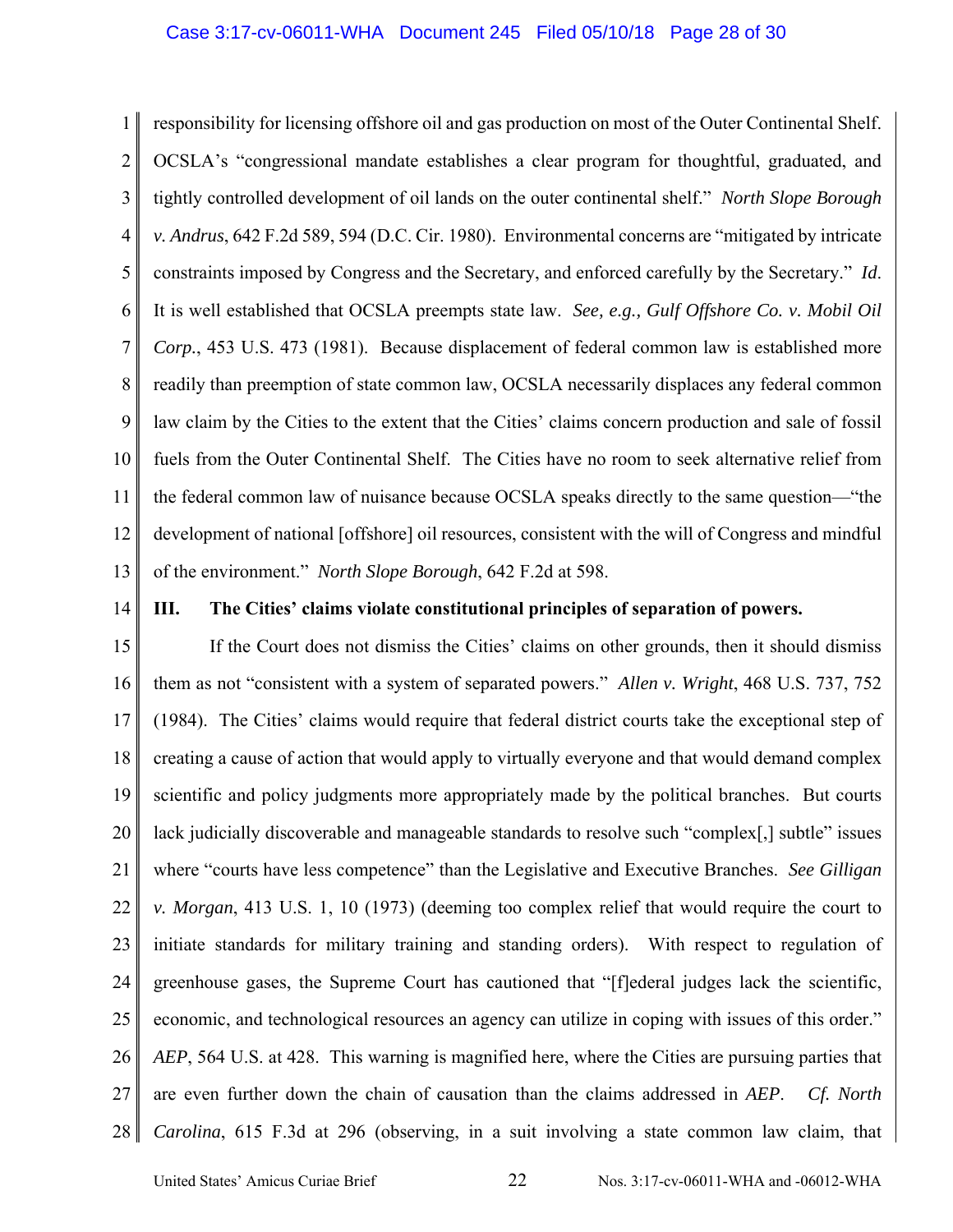## Case 3:17-cv-06011-WHA Document 245 Filed 05/10/18 Page 29 of 30

1 2 3 4 "encourag[ing] courts to use vague public nuisance standards to scuttle the nation's carefully created system for accommodating the need for energy production and the need for clean air" would result in "a balkanization of clean air regulations and a confused patchwork of standards, to the detriment of industry and the environment alike").

5 6 7 8 9 10 11 12 13 14 15 Moreover, the Cities' theory of liability would grant virtually every individual, organization, company, or government who can allege injury from climate change a claim that could be leveled against a multiplicity of defendants. *See AEP*, 564 U.S. at 428-29 (disapproving of the notion that similar suits could be mounted against "thousands or hundreds or tens" of other large emitters). Each successive court would be required to make still more difficult predictive judgments in determining whether and to what extent each defendant should be deemed liable under general principles of nuisance law for some share of the injuries associated with global climate change. "[C]onfined by a record comprising the evidence the parties present," district court judges would be compelled to issue overlapping rulings that, like the competing orders already issued in the Northern District of California, lack precedential effect even on members of the same court. *See id*.

16 17 18 19 20 21 22 23 24 25 To decide this case would also intrude impermissibly on the function of the political branches to determine what level of greenhouse gas regulation is reasonable. Identifying a public nuisance under federal common law requires determining that a "harm . . . unreasonably interfere[s] with a right common to the general public." *Kivalina*, 696 F.3d at 855. As the Supreme Court observed in *AEP*, the "appropriate amount of regulation in any particular greenhouse gasproducing sector cannot be prescribed in a vacuum." 564 U.S. at 427. "Along with the environmental benefit potentially achievable," the Court continued, "our Nation's energy needs and the possibility of economic disruption must weigh in the balance." *Id*. Such a sensitive and central determination "is appropriately vested in branches of the government which are periodically subject to electoral accountability." *Gilligan*, 413 U.S. at 10.13

26

<sup>27</sup> 28  $13$  Any remedy under the federal common law of nuisance would be unavailable for yet another reason. Claims arising under the federal common law of nuisance sound in equity, *Milwaukee I*, 406 U.S. at 107-08, and any remedy is within the equitable discretion of the court, *Weinberger v.*